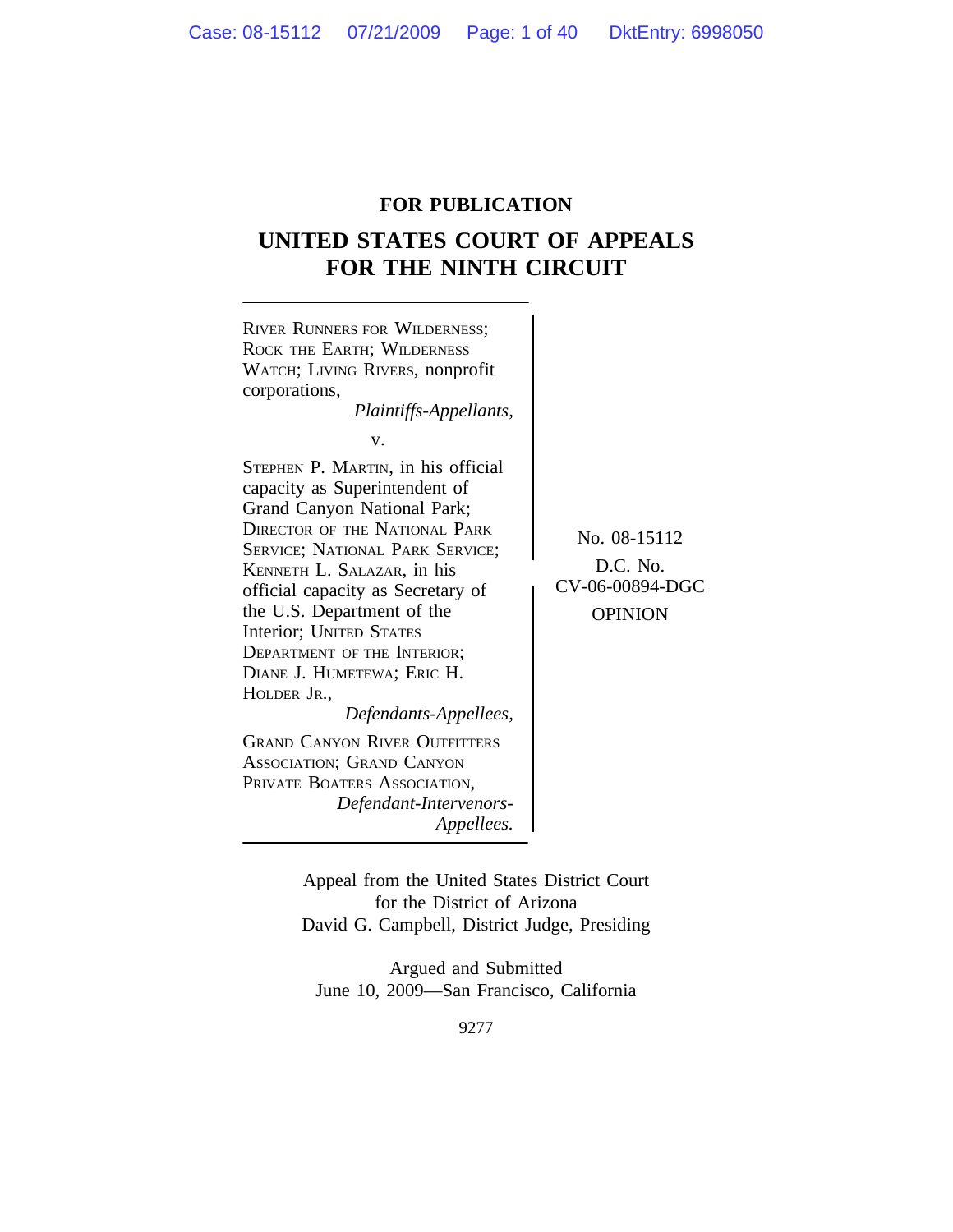Filed July 21, 2009

Before: Procter Hug, Jr., Betty B. Fletcher and Michael Daly Hawkins, Circuit Judges.

Per Curiam Opinion

# **COUNSEL**

Julia A. Olson, Wild Earth Advocates, Eugene, Oregon and Matthew K. Bishop, Western Environmental Law Center, Helena, Montana, for the plaintiffs-appellants.

Charles R. Scott, Attorney, United States Department of Justice, Washington, D.C., for Federal appellees.

Sam Kalen, Van Ness Feldman, PC, Washington, D.C., for defendant-intervenor-appellee Grand Canyon River Outfitters Association.

Lori Potter, Kaplan Kirsch & Rockwell LLP, Denver, Colorado, for defendant-intervenor-appellee Grand Canyon Private Boaters Association.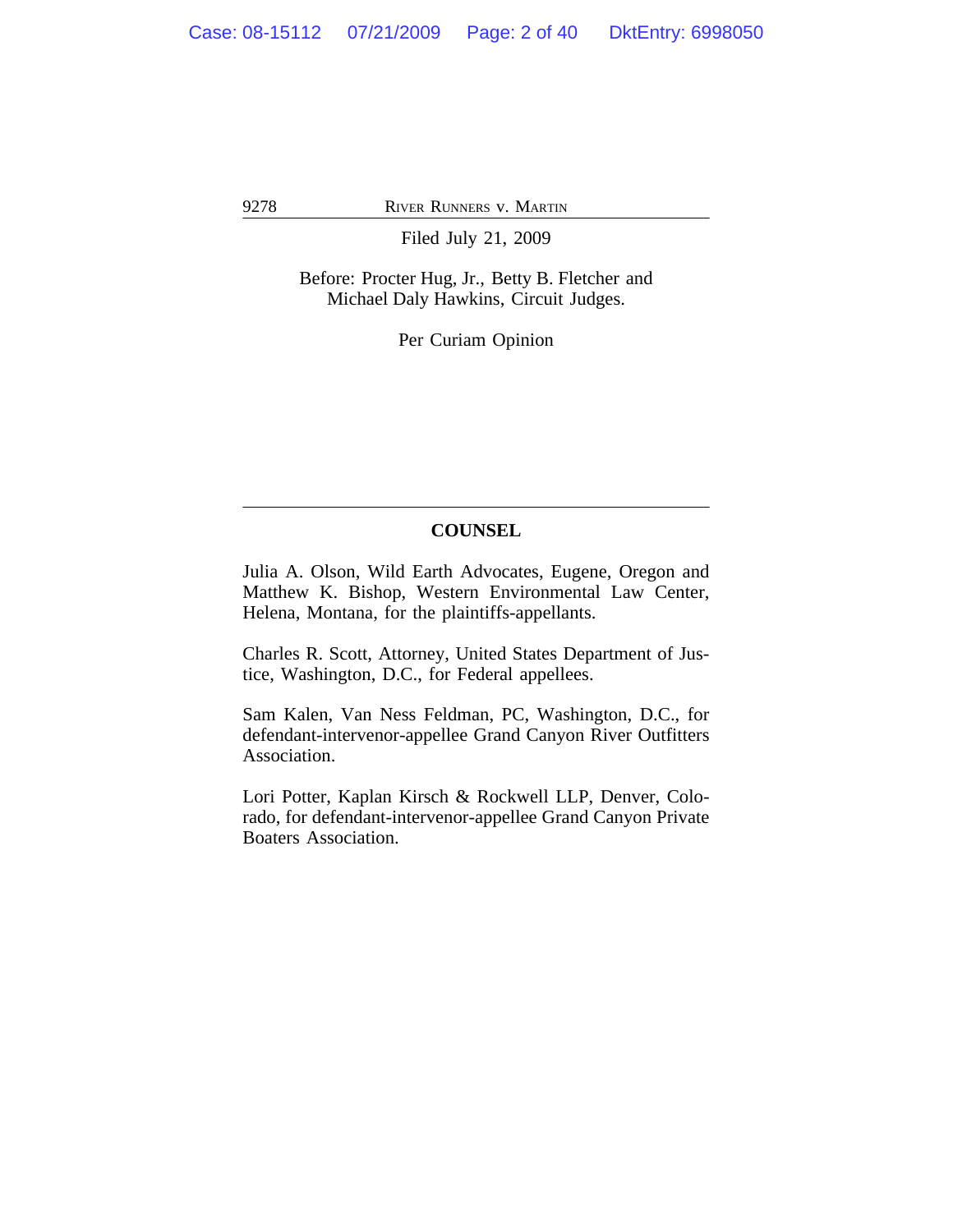## **OPINION**

## PER CURIAM:

The National Park Service entered a decision adopting a 2006 Colorado River Management Plan that the Plaintiff-Appellants contend is unlawful. They sought to have that decision set aside by the district court as arbitrary and capricious under the Administrative Procedure Act. The district court granted summary judgment to all defendants. We review the district court's decision de novo. *Pit River Tribe v. U.S. Forest Serv.*, 469 F.3d 768, 778 (9th Cir. 2006).

The district court wrote an extensive and well-reasoned order, which is attached as an appendix. We agree with the order and adopt it as the opinion of our court.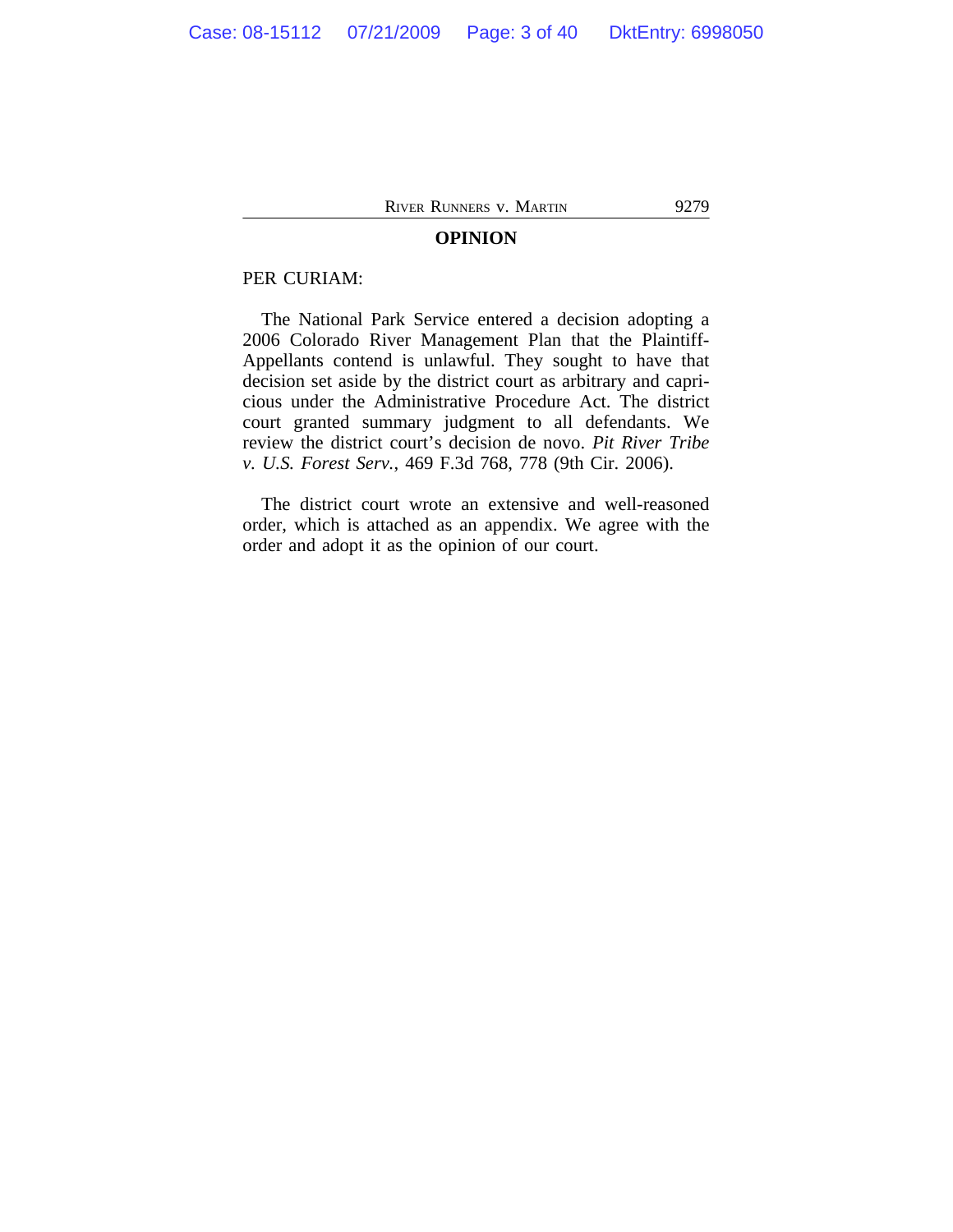# **APPENDIX**

| River Runners for Wilderness, et<br>al.,<br>Plaintiffs,                                                                                                                      |                                    |
|------------------------------------------------------------------------------------------------------------------------------------------------------------------------------|------------------------------------|
| v.<br>Stephen P. Martin, et al.,<br>Defendants,<br>Grand Canyon River Outfitters,<br>Association; and Grand Canyon<br>Private Boaters Association,<br>Defendant-Intervenors. | No. CV-06-894-<br>PCT-DGC<br>ORDER |

Filed November 11, 2007

This case concerns the National Parks Service's decision to permit the continued use of motorized rafts and support equipment in Grand Canyon National Park. Plaintiffs contend that such motorized activities impair the wilderness character of the Canyon and that the Park Service's decision violates its management policies and various federal statutes. Plaintiffs ask the Court to set aside the decision under the Administrative Procedures Act ("APA"). For reasons explained in this order, Plaintiffs have not satisfied the high threshold required to set aside federal agency actions under the APA.

## **I. Background.**

Grand Canyon National Park ("Park") was established by Congress in 1919 and expanded in 1975. The Park consists of more than 1.2 million acres located on the southern end of the Colorado Plateau in Arizona.

The Park includes a 277-mile stretch of the Colorado River referred to in this order as the "Colorado River Corridor" or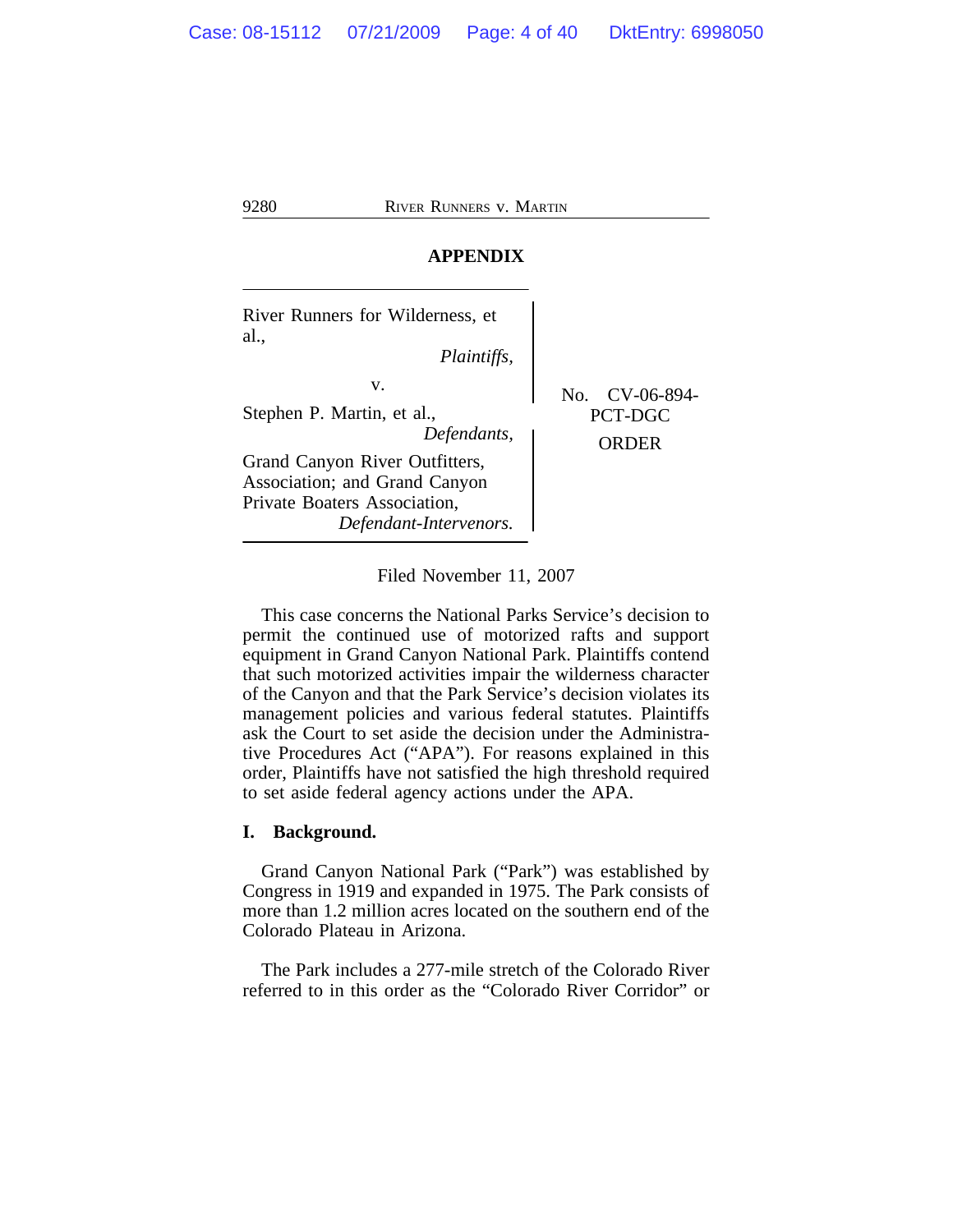the "Corridor." The Park Service regulates the Colorado River Corridor through a periodically-revised Colorado River Management Plan ("CRMP"). In November of 2005, the Park Service issued a Final Environmental Impact Statement ("FEIS") for the 2006 CRMP. On February 17, 2006, the Park Service issued a Record of Decision ("ROD") that adopted and approved the 2006 CRMP. The 2006 CRMP permits the continued use of motorized rafts, generators, and helicopters in the Colorado River Corridor.

Plaintiffs River Runners for Wilderness, Rock the Earth, Wilderness Watch, and Living Rivers constitute "a coalition of organizations committed to protecting and restoring the Grand Canyon's wilderness character and unique natural resources and ensuring fair and equitable access to such resources[.]" Dkt. #1 at 3. Plaintiffs filed this action against the Park Service and various individual Defendants.**<sup>1</sup>** The Court subsequently permitted two private organizations to intervene in the action—Grand Canyon River Outfitters Association ("GCROA"), which consists of commercial operators of motorized and non-motorized rafts in the Colorado River Corridor, and Grand Canyon Private Boaters Association ("GCPBA"), which consists of private rafters and kayakers of the Corridor (collectively, "Intervenors").

Following exchanges of information and compilation of the administrative record, Plaintiffs, Defendants, and Intervenors all filed motions for summary judgment. Dkt. ##55, 62, 64, and 67. The Court held oral argument on October, 26, 2007.

**<sup>1</sup>**The named individual Defendants include Joseph F. Alston, superintendent of the Park; Fran Mainella, director of the Park Service; Gale Norton, Secretary of the United States Department of the Interior; the Department of the Interior; Paul K. Charlton, former United States Attorney for Arizona; and Alberto R. Gonzales, former Attorney General.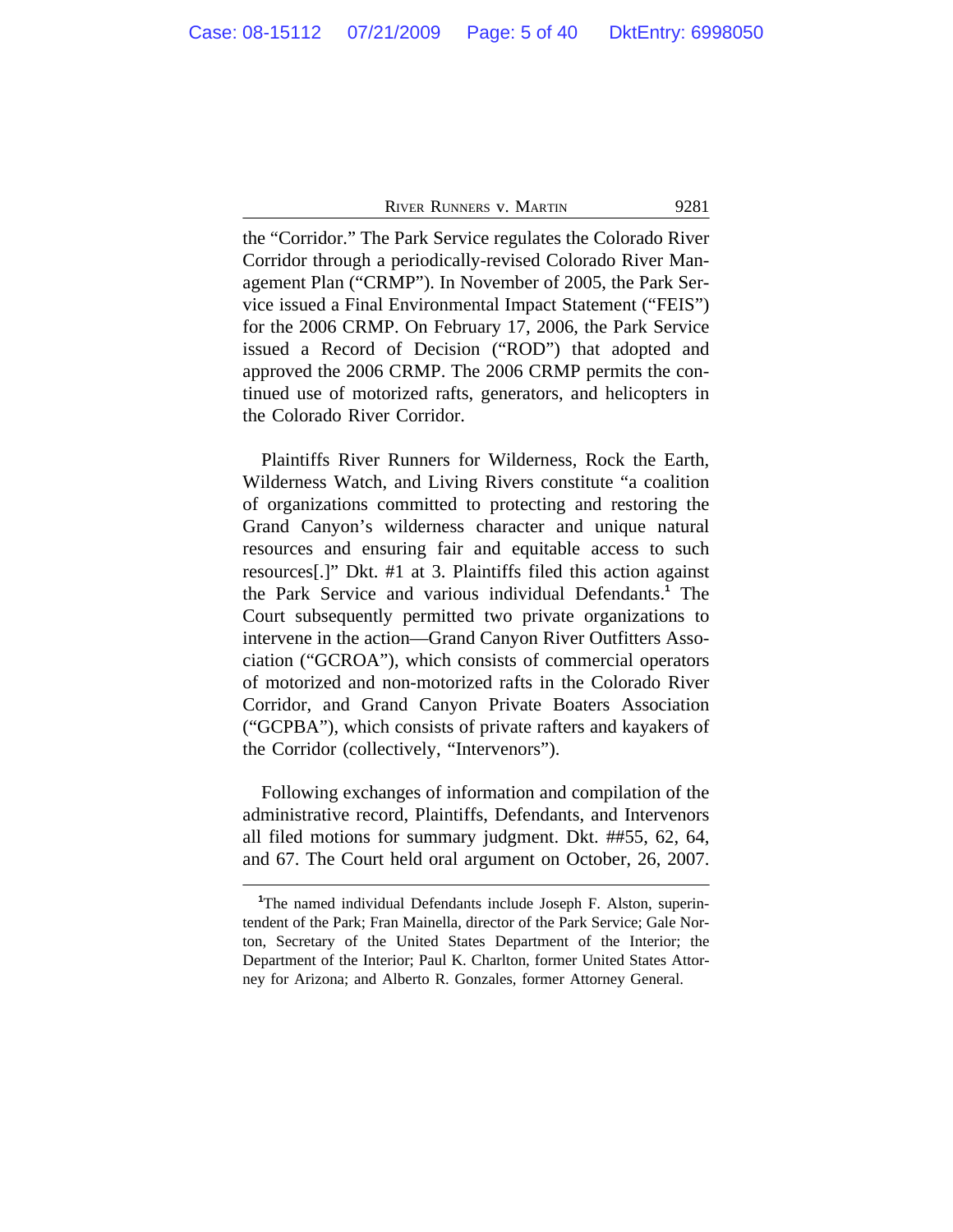## **A. Park Service Management of the Colorado River Corridor.**

The waters of the Colorado River originate in the mountains of Colorado, Wyoming, and Utah and run 1,450 miles to the Gulf of California. The Colorado is the longest and largest river in the Southwestern United States. Once in the Grand Canyon, the river flows some 4,000 to 6,000 feet below the rim of the Canyon through cliffs, spires, pyramids, and successive escarpments of colored stone. Access to the bottom of the Grand Canyon can be gained only by hiking, riding mules, or floating the river. Those floating the river typically do so in motor-powered rubber rafts, oar- or paddlepowered rubber rafts, oar-powered dories, or kayaks. Floating the river through the Grand Canyon is considered one of America's great outdoor adventures and includes some of the largest white-water rapids in the United States.**<sup>2</sup>**

Use of the Colorado River Corridor increased substantially after Glen Canyon Dam was completed in 1963 and produced a relatively steady flow through the Canyon. Because of this increased use, the Park Service initiated a series of river planning and management efforts, culminating in a December 1972 River Use Plan. SAR 000712.**<sup>3</sup>** The plan concluded that "motorized craft should be phased-out of use in the Grand Canyon." SAR 000721, 000705. The plan also concluded that 89,000 commercial user days and 7,600 noncommercial user days would be allocated for the 1973 season (SAR 000706, 000707), but that commercial use would be scaled down to 55,000 user days by 1977 (SAR 000705).**<sup>4</sup>** A 1973 Draft Envi-

<sup>4"</sup>A 'user day' is calculated by multiplying the number of passengers by the number of days. (A 'day' is defined as any portion of a 24-hour day.)

<sup>&</sup>lt;sup>2</sup>When recently asked to identify the "adventure trip of a lifetime," more readers of Outside magazine chose rafting the Grand Canyon than any other adventure. *See* Thanks for Sharing, Outside, Nov. 2007 at 124.

<sup>&</sup>lt;sup>3</sup><sup>4</sup>AR" refers to the Administrative Record (Dkt.#41) and "SAR" to the Supplemental Administrative Record (Dkt.#42). The Court will cite to Bates numbers to identify pages.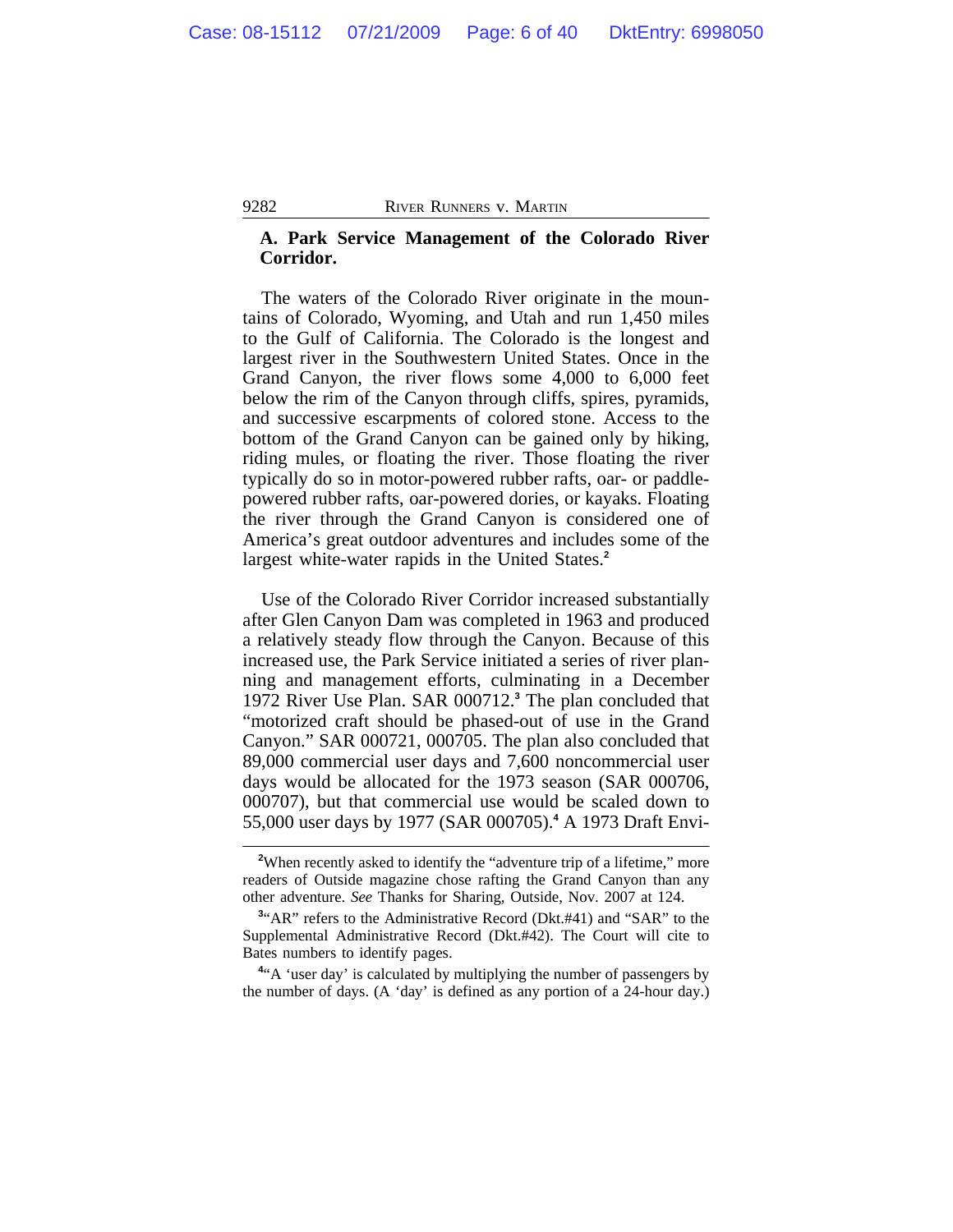ronmental Impact Statement concluded that "[t]he use of motors . . . should be eliminated as soon as possible from the river environment" and that "[t]he propose[d] elimination of motorized trips will . . . hav[e] a positive environmental impact." SAR 000917, 000929.

The Park Service initiated a Colorado River Research Program in 1974 to examine, among other things, the impact of motorized activities on the river. SAR 003717, 003721. In September of 1977, the Park Service issued a document suggesting that "the use of motors is contrary to established health and safety standards" and again opining that the "use of motorized craft should be eliminated." SAR 003728. The document noted that "[n]on-motorized travel is more compatible with wilderness experience" and that "[m]otor noise levels may have adverse effects on pilot performance, resulting in potential safety hazards." SAR 003749. The Park Service was unable, however, "to document [any] difference in numbers and degree of injuries between the two types of craft." *Id.*

In August of 1976, the Park Service issued a Master Plan for management of the Park. The Master Plan included an objective of "[l]imit[ing] mechanized access below the rims [of the Grand Canyon] to emergency and management use." SAR 002352. In February of 1977, the Park Service recommended that Congress designate over one million acres within the Park as wilderness. SAR 002680. The Park Service found that motorized use of the river "is inconsistent with the wilderness criteria of providing outstanding opportunities for solitude and for primitive and unconfined type of recreation." SAR 002711, 002723.

The Park Service released the first CRMP in December of 1979. SAR 005223-005285. Use of motorized watercraft

For example, if the [permit] holder has two clients on a two day trip, this would equal four user days." National Parks Service, How a Commercial Use Authorization Works, https:// cms.imr.nps.gov/bibe/parkmgmt/cua operations.htm (last updated June 9, 2007).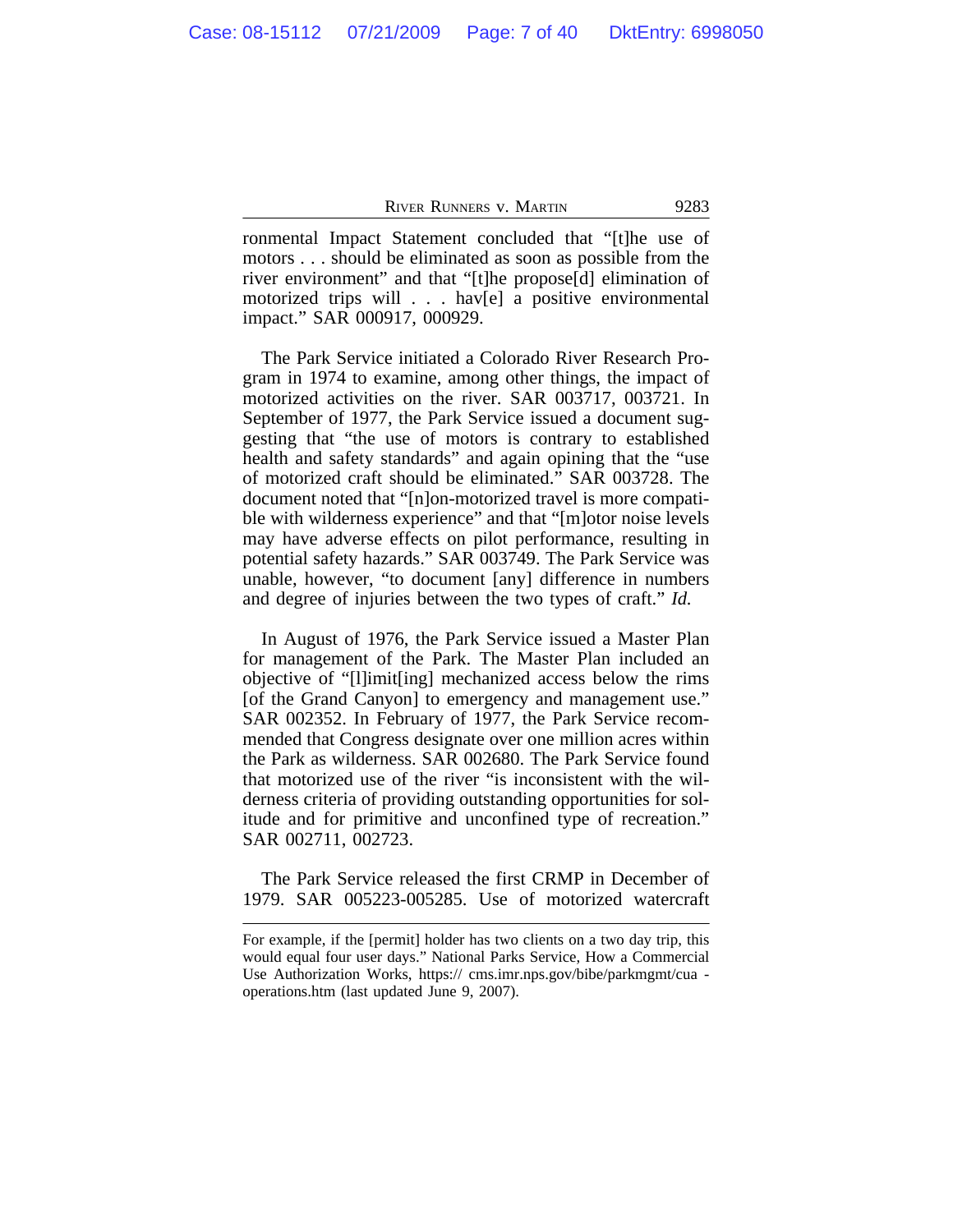between Lees Ferry and Separation Canyon was to be phased out over a five-year period. SAR 005244. The 1979 CRMP stated that such a phaseout was consistent with "the objective of the [1976] Master Plan[,] corresponded with the park wilderness proposal," and was "based on the extensive Colorado River Research project for the Grand Canyon[.]" *Id.* The CRMP increased the allocated commercial user days from 89,000 per year to 115,500 and increased the allocated noncommercial user days from 7,600 to 54,450. SAR 005246. In September 1980, the Park Service proposed that the Colorado River Corridor be designated as "potential wilderness" and, once motorboat use was phased-out, as "wilderness." SR 005770.

Congress countermanded the 1979 CRMP in a 1981 appropriations bill for the Department of the Interior. The bill prohibited the use of appropriated funds "for the implementation of any management plan for the Colorado River within the [Park] which reduces the number of user days or passengerlaunches for commercial motorized watercraft excursions[.]" SAR 005896. Members of Congress sent a letter to the Park Service expressing their "wish that the [1979 CRMP] be amended . . . to accommodate the 1978 level and pattern of commercial, motorized watercraft access while at the same time protecting . . . the increased non-commercial allocation which the plan provides." SAR 005901. The Park Service subsequently revised the 1979 CRMP to "retain[ ] motorized use and the increase in user-days that had been intended as compensation for the phase-out of motors, resulting in more motorized use of the river." AR 104602.

The Park Service issued a second CRMP in 1989. The 1989 CRMP was similar to the revised 1979 CRMP. It included the same allocation of user days for commercial and noncommercial boaters, but increased the number of noncommercial launches. AR 000863.

The Park Service's 1995 General Management Plan ("GMP") for the Park identified an objective of "provid[ing]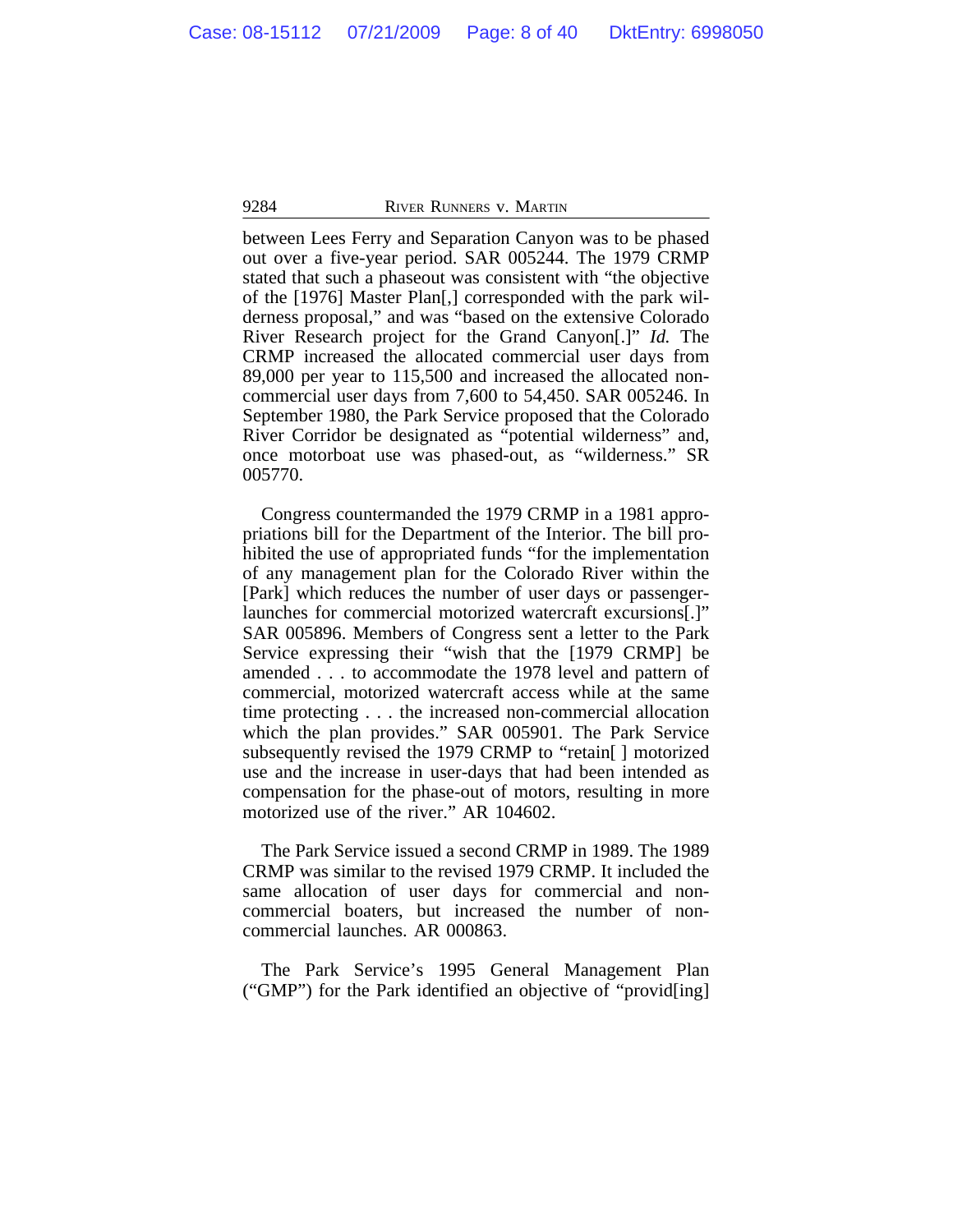a wilderness river experience on the Colorado River," but explained that "this objective will not affect decisions regarding the use of motorboats on the river." SAR 010142. Rather, the GMP stated that the 1989 CRMP would be revised and that the revised plan would address the use of motors. SAR 010188.

## **B. The 2006 CRMP.**

Planning for the 2006 CRMP began in 1997 with the solicitation of public comments and a series of public workshops in Oregon, Utah, and Arizona. After this process was suspended and restarted following the filing of two lawsuits, the Park Service published in the Federal Register, on June 13, 2002, a notice of intent to prepare an environmental impact statement for a revised CRMP. Seven additional public meetings and stakeholder workshops were held in Colorado, Utah, Arizona, Nevada, Maryland, and California. More than one thousand people attended the meetings and the Park Service received more than 13,000 written submissions.

In the Fall of 2004, the Park Service released for public review a Draft Environmental Impact Statement ("DEIS") for the revised CRMP. The DEIS presented eight alternatives (Alternatives A-H) for managing the river from Lees Ferry to Diamond Creek, a stretch of 226 miles referred to in this order as the "Lees Ferry Segment," and five alternatives (Alternatives 1-5) for managing the river from Diamond Creek to Lake Mead, a stretch of 51 miles referred to in this order as the "Lower Gorge." The alternatives included motorized and non-motorized options. Because of the complexity of the DEIS and the level of public interest, the Park Service extended the standard 90-day comment period for one additional month. The Park Service also hosted public meetings in Colorado, Utah, Washington, D.C., Nevada, Arizona, and California. The Park Service received some 10,000 written submissions, including approximately 6,000 substantive and 30,000 non-substantive comments on the DEIS. The Park Ser-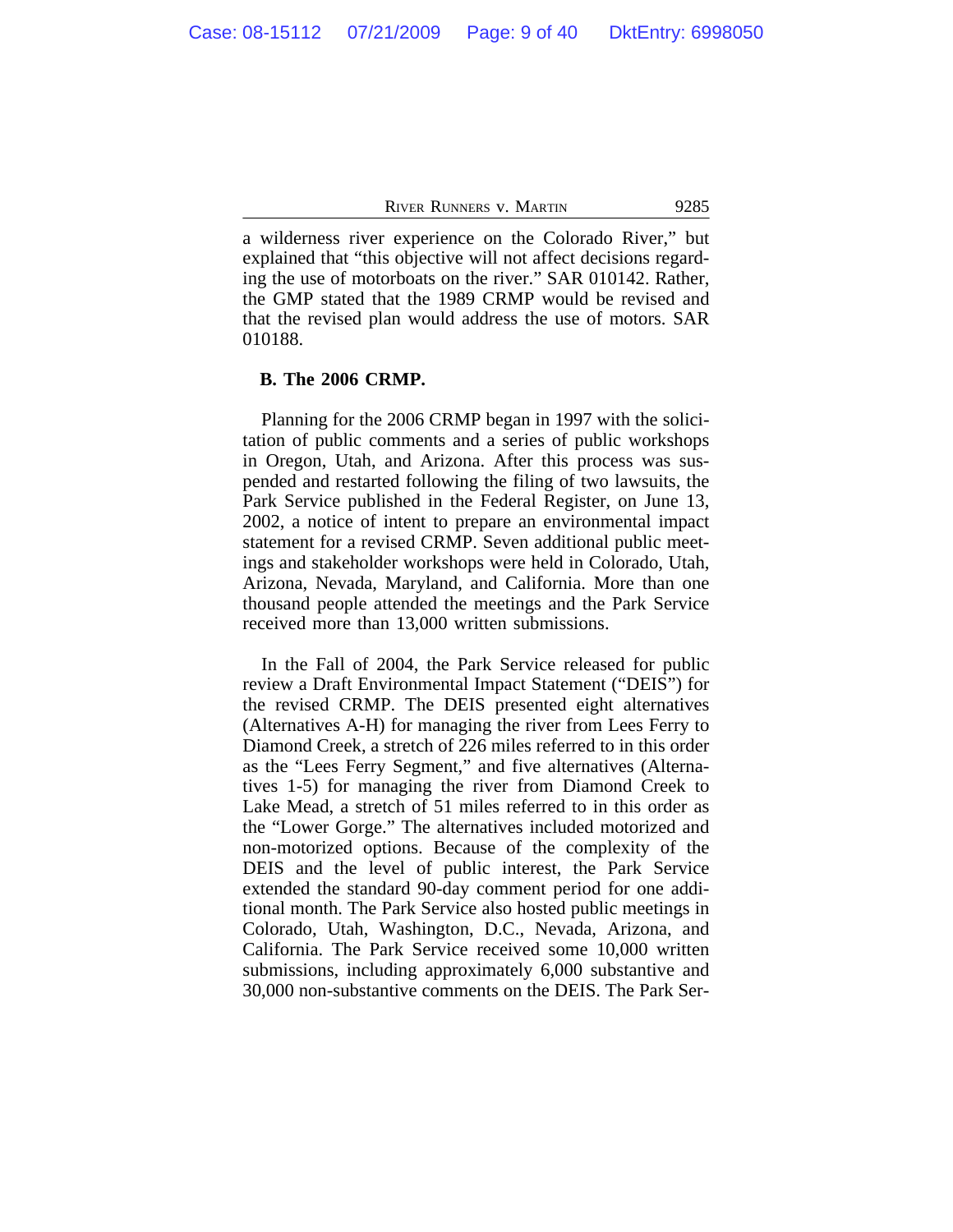vice coded, organized, analyzed, and responded to the substantive comments, and modified the DEIS where it felt modifications were warranted.

The Park Service received comments from a coalition of groups representing both commercial and non-commercial boaters of the Colorado River Corridor—groups often at odds with each other on issues of river management. The coalition included Intervenors, American Whitewater, and Grand Canyon River Runners Association. The coalition supported equal allocation of river time between commercial and noncommercial boaters and the continued authorization of appropriate levels of motorized use. AR 060444-51.

In November 2005, the Park Service issued the threevolume Final Environmental Impact Statement. The FEIS addressed the same alternatives discussed in the DEIS, with some modifications to Alternatives H and 4, and expressed a preference for Modified Alternative H for the Lees Ferry Segment and Modified Alternative 4 for the Lower Gorge. The selected alternatives permitted the use of motorized rafts, generators for emergencies and inflating rafts, and helicopters to make passenger exchanges at the Whitmore helipad. As noted above, in February 2006, the Park Service issued a ROD that formally adopted Modified Alternatives H and 4 for the 2006 CRMP.

#### **II. The Court's Task.**

Plaintiffs argue that the 2006 CRMP is unlawful and should be set aside. The Court's task is not to make its own judgment about whether motorized rafts should be allowed in the Colorado River Corridor. Congress has delegated that responsibility to the Park Service. The Court's responsibility is narrower: to determine whether the Park Service's 2006 CRMP comports with the requirements of the APA, 5 U.S.C. § 701 *et seq.*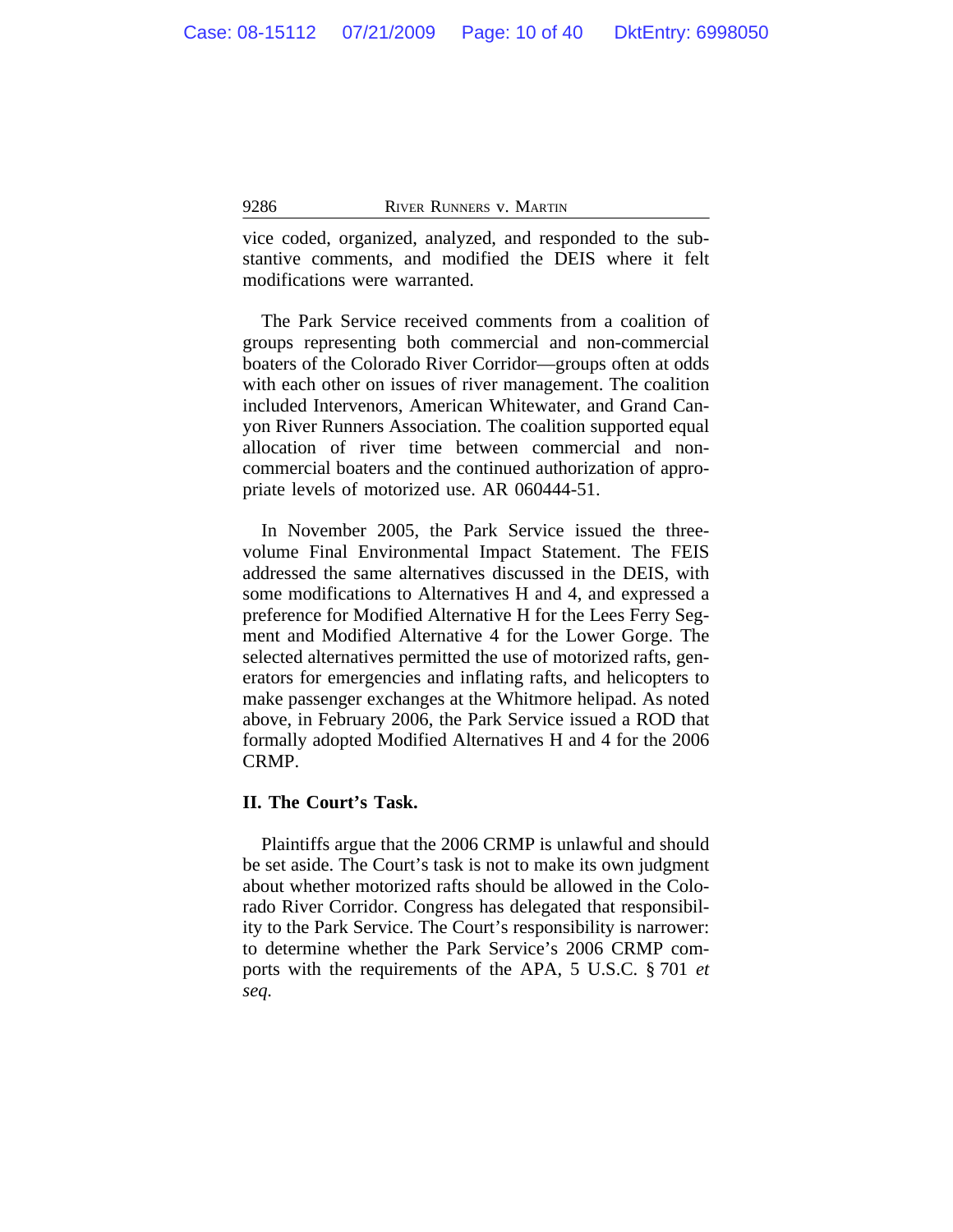The APA does not allow the Court to overturn an agency decision because it disagrees with the decision or with the agency's conclusions about environmental impacts. *Vt. Yankee Nuclear Power Corp. v. Natural Res. Def. Council, Inc.,* 435 U.S. 519, 555, 98 S.Ct. 1197, 55 L.Ed.2d 460 (1978) (citing *Kleppe v. Sierra Club,* 427 U.S. 390, 410 n. 21, 96 S.Ct. 2718, 49 L.Ed.2d 576 (1976)). An agency's decision may be set aside only if it is "arbitrary, capricious, an abuse of discretion, or otherwise not in accordance with law." 5 U.S.C. § 706(2)(A). The standard is deferential. The Court "may not substitute its judgment for that of the agency concerning the wisdom or prudence of [the agency's] action." *Or. Envtl. Council v. Kunzman,* 817 F.2d 484, 492 (9th Cir. 1987).

In conducting an APA review, the Court must determine whether the agency's decision is "founded on a rational connection between the facts found and the choices made . . . and whether [the agency] has committed a clear error of judgment." *Ariz. Cattle Growers' Ass'n v. U.S. Fish & Wildlife,* 273 F.3d 1229, 1243 (9th Cir. 2001). "The [agency's] action . . . need only be a reasonable, not the best or most reasonable, decision." *Nat'l Wildlife Fed. v. Burford,* 871 F.2d 849, 855 (9th Cir. 1989).

Plaintiffs assert that the 2006 CRMP is arbitrary and capricious under the APA because it violates the Park Service's own policies, the National Park Service Concessions Management and Improvement Act ("Concessions Act"), the National Park Service Organic Act ("Organic Act"), and the National Environmental Policy Act ("NEPA"). The Court will address each of these arguments separately.

# **III. Compliance with Park Service Policies.**

#### **A. Enforceability of the Policies.**

Even though Congress has never acted on the Park Service's recommendation to designate a substantial portion of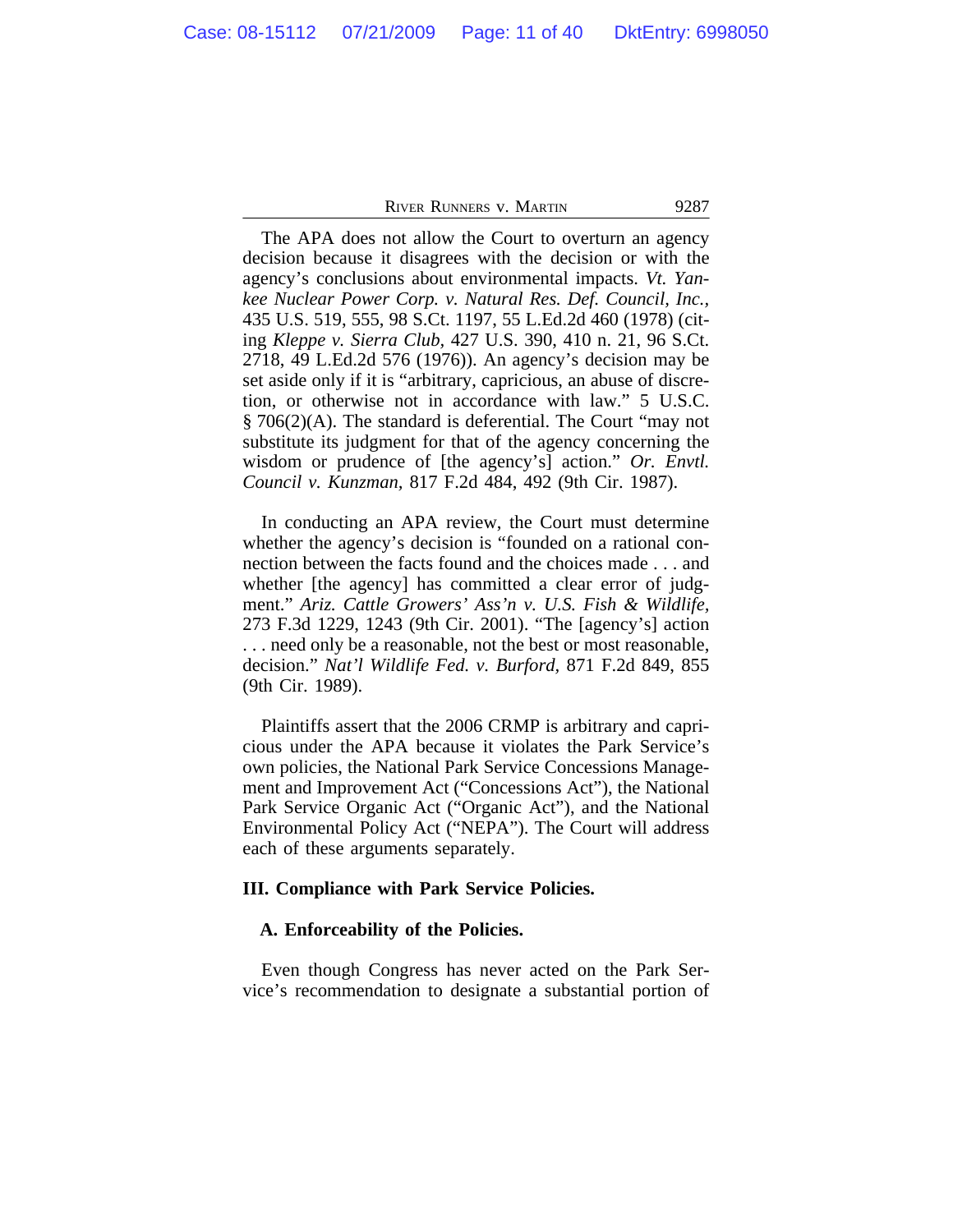the Park as wilderness, Plaintiffs claim that the Park Service's own policies give rise to a legally binding obligation to maintain the wilderness character of the Park. Plaintiffs claim that the Park Service has breached this legal duty by authorizing the continued use of motorized activities in the 2006 CRMP. Defendants and Intervenors argue that the Park Service policies do not have the force and effect of law and therefore may not be enforced against the Park Service in this legal action.

In their motion for summary judgment, Plaintiffs identified three policies that allegedly create binding obligations on the Park Service: the 1976 Master Plan, the 1995 GMP, and the 2001 Park Service Management Policies (the "2001 Policies"). Two of these arguments—the 1976 Master Plan and the 1995 GMP-are easily eliminated. Plaintiffs conceded at oral argument that the 1976 Master Plan has been superceded and cannot be viewed as binding; and Plaintiffs devoted little time at argument or in their reply brief to their claim that the 1995 GMP creates legal obligations. The Court concludes that is does not.**<sup>5</sup>** Plaintiffs instead focus on the 2001 Policies, arguing that they are binding because they are written in mandatory language, were mentioned in the Federal Register, and have been found binding in *Southern Utah Wilderness Alliance v. National Park Service,* 387 F.Supp.2d 1178 (D.Utah 2005) ("*SUWA*"). The Court will address this argument in some detail.

In *United States v. Fifty-Three (53) Eclectus Parrots,* 685 F.2d 1131 (9th Cir. 1982), the Ninth Circuit established a

**<sup>5</sup>**The text of the 1995 GMP states that it *"guides* the management of resources, visitor use, and general development of the [P]ark over a 10-to 15-year period." SAR 010132 (emphasis added). The GMP sets out "objectives" and "visions" for management of the Park. SAR 010138. The GMP was not published in the Federal Register or the Code of Federal Regulations. For reasons explained below with respect to the 2001 Policies, such general policy guidance does not have the force and effect of law.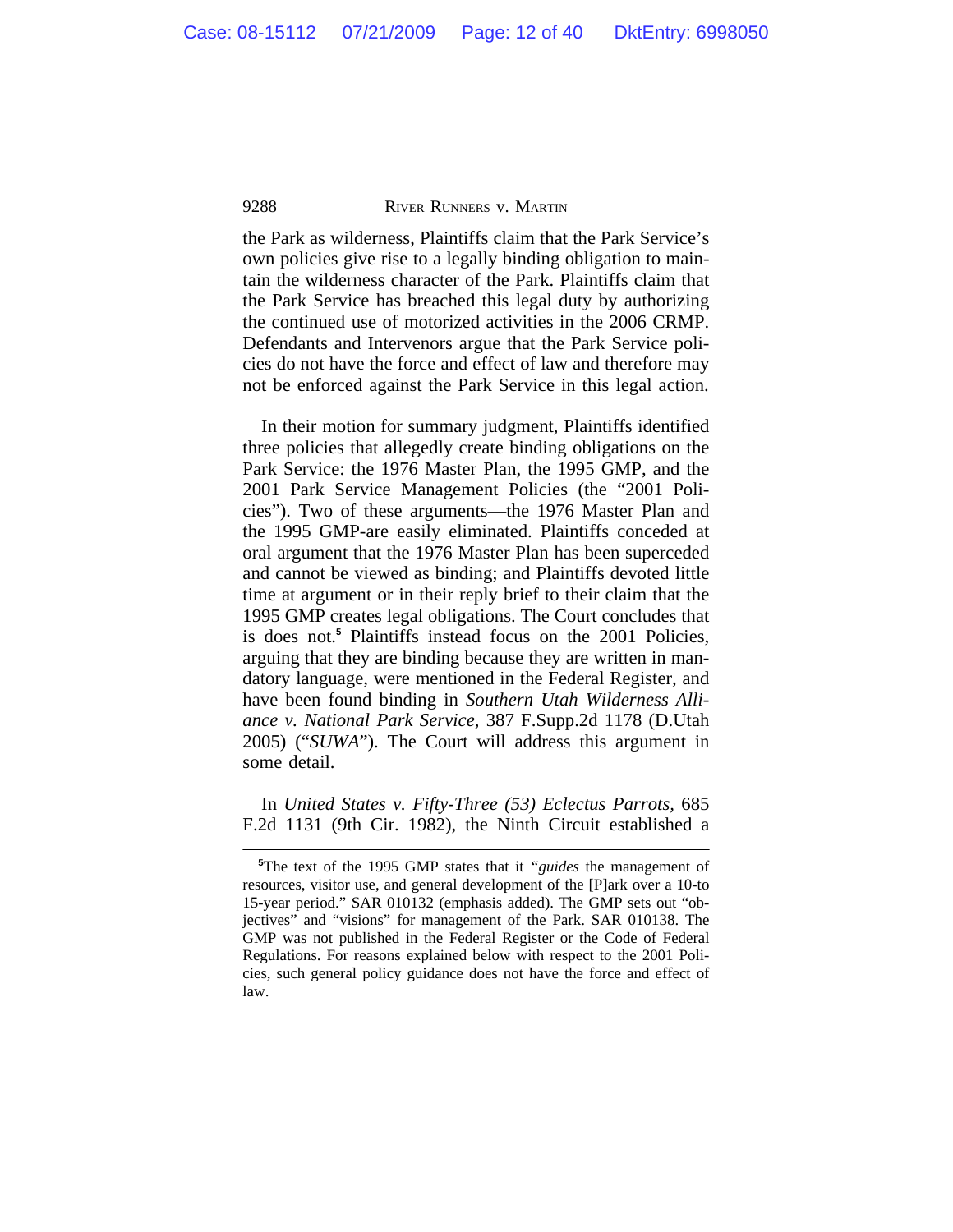two-part test for determining when agency pronouncements have the force and effect of law:

To have the force and effect of law, enforceable against an agency in federal court, the agency pronouncement must (1) prescribe substantive rules-—not interpretive rules, general statements of policy or rules of agency organization, procedure or practice—and (2) conform to certain procedural requirements. To satisfy the first requirement the rule must be legislative in nature, affecting individual rights and obligations; to satisfy the second, it must have been promulgated pursuant to a specific statutory grant of authority and in conformance with the procedural requirements imposed by Congress.

*Id.* at 1136 (internal quotes and citations omitted).

The 2001 Policies fail the first part of the *Eclectus Parrots* test because they do not purport to prescribe substantive rules. As the United States Court of Appeals for the District of Columbia Circuit recently held with respect to these very Policies: "While the text of the Policies on occasion uses mandatory language, such as 'will' and 'must,' the document as a whole does not read as a set of rules. It lacks precision in its directives, and there is no indication of how the enumerated policies are to be prioritized." *The Wilderness Soc.'y v. Norton,* 434 F.3d 584, 595 (D.C.Cir. 2006).

The text of the 2001 Policies makes clear that they are intended only to provide guidance within the Park Service, not to establish rights in the public generally. The Introduction describes the Policies as a "basic Service-wide policy document," as a "guidance document[ ]," and as a statement of policy "designed to provide [Park Service] management and staff with clear and continuously updated information . . . that will help them manage parks and programs effectively." SAR 016079. That the 2001 Policies are not intended to have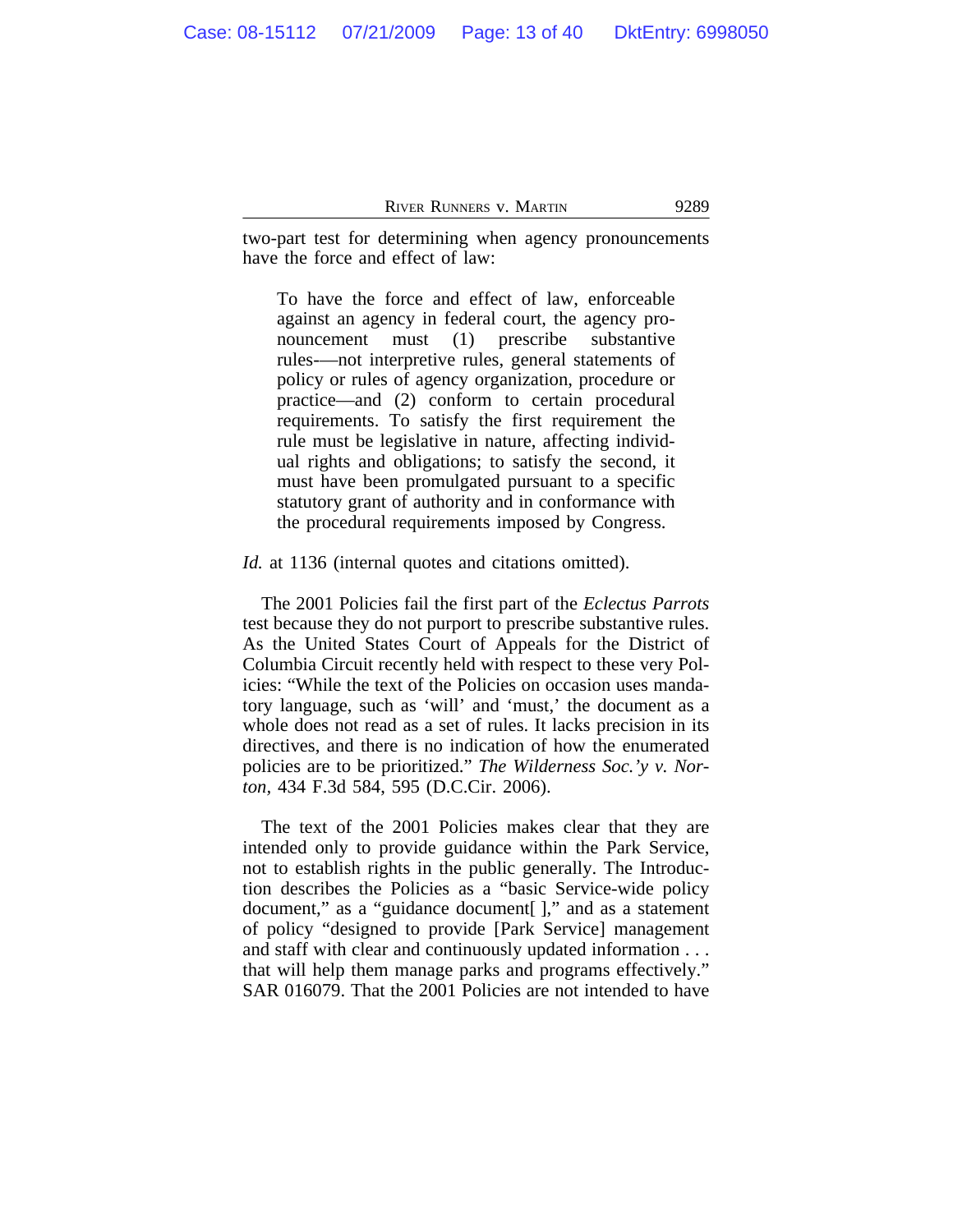the same force as binding Park Service regulations is made clear by the Introduction's explanation that existing, formallypromulgated Park Service regulations will trump inconsistent provisions in the 2001 Policies until such time as the regulations "are formally revised through the rulemaking procedure [.]" SAR 016082.

Equally significant, the Introduction to the 2001 Policies provides that Park Service management can choose to waive or modify the Policies: "Adherence to policy is mandatory unless specifically waived or modified in writing by the Secretary, the Assistant Secretary, or the Director." SAR 016078. "Waivers and modifications will be considered on a caseby-case basis," the Policies explain. SAR 016079. Needless to say, policy statements that may be waived or modified by an agency can hardly be said to have the binding force of law. As the D.C. Circuit noted, "this language does not evidence an intent on the part of the agency to limit its discretion and create enforceable rights. Rather, the agency's top administrators clearly reserved for themselves unlimited discretion to order and reorder all management priorities." *Wilderness Soc'y,* 434 F.3d at 596.

Nor do the 2001 Policies purport to create substantive individual rights or obligations for persons or entities outside the Park Service. The Policies set forth priorities, practices, and procedures to be followed by Park Service personnel in administering the national park system. In the words of *Eclectus Parrots,* they are "interpretive rules, general statements of policy or rules of agency organization, procedure or practice[.]" 685 F.2d at 1136 (quotes and citations omitted). *See also United States v. Alameda Gateway Ltd.,* 213 F.3d 1161, 1168 (9th Cir. 2000) (agency rule did not have the force or effect of law in part because "[i]t was not intended to create substantive rights in third parties"); *Moore v. Apfel,* 216 F.3d 864, 868-69 (9th Cir. 2000) (agency provision did not satisfy the *Eclectus Parrots* test, as it "creates no substantive rights" and instead "provides [agency] staff with internal proce-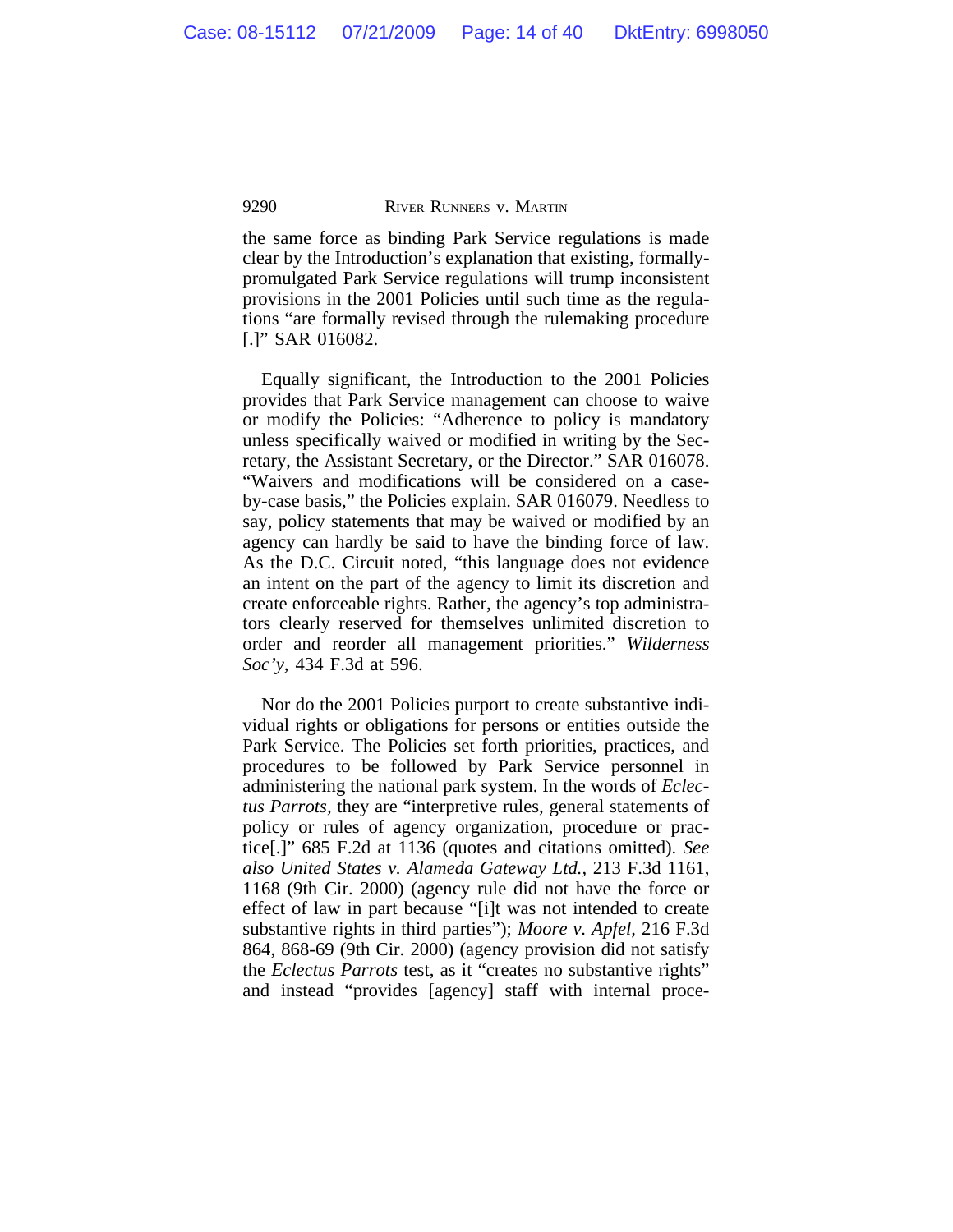dures"); *Chrysler Corp. v. Brown,* 441 U.S. 281, 302, 99 S.Ct. 1705, 60 L.Ed.2d 208 (1979) (whether an agency pronouncement affects individual rights and obligations "is an important touchstone for distinguishing those rules that may be binding or have the force of law") (internal quotation marks and citation omitted).

The 2001 Policies also fail the second part of the *Eclectus Parrots* test. The APA requires that "publication or service of a substantive rule shall be made not less than 30 days before its effective date." 5 U.S.C. § 553(d). The 2001 Policies were not published in the Federal Register. The Park Service did publish a notice of the availability of a draft of the 2001 Policies and a notice of new policy, but never published the 2001 Policies themselves. *See* 65 Fed.Reg. 2984 (Jan. 19, 2000); 65 Fed.Reg. 56003 (Sept. 15, 2000). What is more important, the Policies were never published in the Code of Federal Regulations. This suggests that the Park Service did not intend to announce substantive rules enforceable by third parties in federal court. *See W. Radio Servs. Co., Inc. v. Espy,* 79 F.3d 896, 901 (9th Cir. 1996) (stating, in its determination that two agency documents did not satisfy the *Eclectus Parrots* test, that "[n]either [document] is published in the Federal Register or the Code of Federal Regulations"). The D.C. Circuit found this lack of publication "particularly noteworthy" in concluding that the 2001 Policies are not substantive law. *Wilderness Soc'y,* 434 F.3d at 595; *see also Brock v. Cathedral Bluffs Shale Oil Co.,* 796 F.2d 533, 539 (D.C.Cir.1986) ("The real dividing point between regulations and general statements of policy is publication in the Code of Federal Regulations[.]").

This conclusion is bolstered by the Park Service's own characterization of the 2001 Policies. In its Federal Register announcement that a draft of the 2001 Policies was available for public comment, the Park Service explained that "park superintendents, planners, and other [Park Service] employees use management policies as a reference source when making decisions that will affect units of the national park system."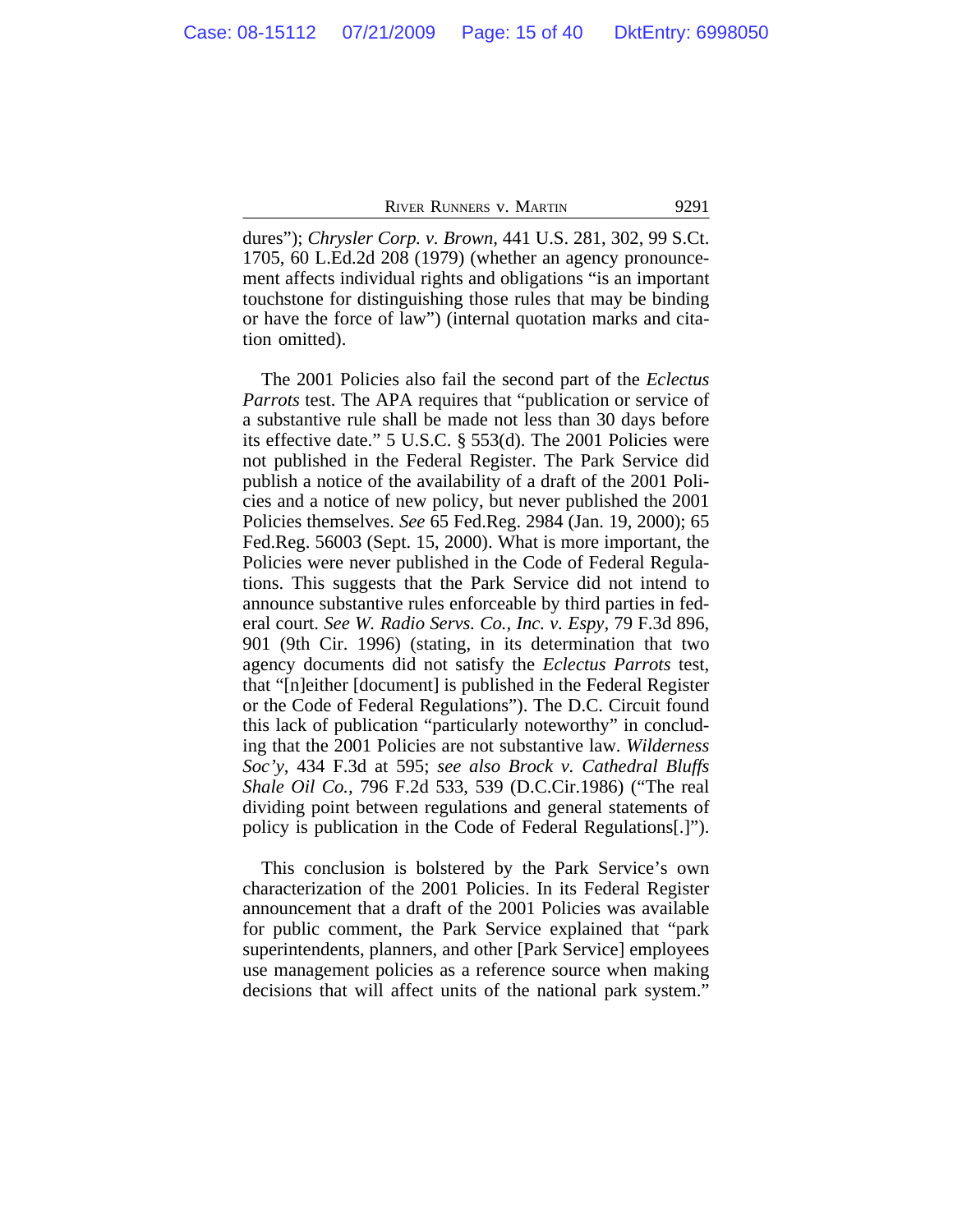65 Fed.Reg. 2984 (Jan. 19, 2000). A "reference source," of course, is not the same as binding substantive law.

In sum, the 2001 Policies are not enforceable against the Park Service in this action. The Policies do not prescribe substantive rules, nor were they promulgated in conformance with the procedures of the APA. *Eclectus Parrots,* 685 F.2d at 1136. The Court therefore may not set aside the 2006 CRMP because it fails to comply with portions of the 2001 Policies requiring the Park Service to treat the Colorado River Corridor as wilderness or potential wilderness, nor may the Court conclude, as Plaintiffs argue, that provisions of the Wilderness Act are incorporated into the 2001 Policies and binding on the Park Service in this case.**<sup>6</sup>**

## **B. Plaintiffs'** *Chevron* **Cases.**

Plaintiffs argue that the lack of formal rulemaking does not prevent the 2001 Policies from having the force and effect of law. For support, Plaintiffs rely primarily on *United States v. Mead Corp.,* 533 U.S. 218, 121 S.Ct. 2164, 150 L.Ed.2d 292 (2001), and *SUWA,* 387 F.Supp.2d 1178. Plaintiffs in *Mead* challenged a tariff ruling by the United States Customs Service. Plaintiffs in *SUWA* challenged a decision by the Park Service to ban motorized vehicles in a portion of Canyonlands National Park. In both cases the courts were required to decide whether the agency decisions were entitled to defer-

**<sup>6</sup>**Much of Plaintiffs' argument rests on the Wilderness Act, 16 U.S.C. §§ 1131-1136. Plaintiffs argue, for example, that motorized uses are prohibited by the Act, motorized rafting in the Colorado River Corridor is not "established" under the Act, and such rafting is not "necessary and proper" as required by the Act. These arguments are unavailing, however, because the portions of the Act cited by Plaintiffs apply only to designated wilderness and the Park has never been designated as wilderness by Congress. In addition, as noted above, the 2001 Policies are not binding law that incorporates the Wilderness Act. Indeed, Plaintiffs admit in their reply memorandum that they are not making a claim under the Wilderness Act. *See* Dkt.#71 at 4.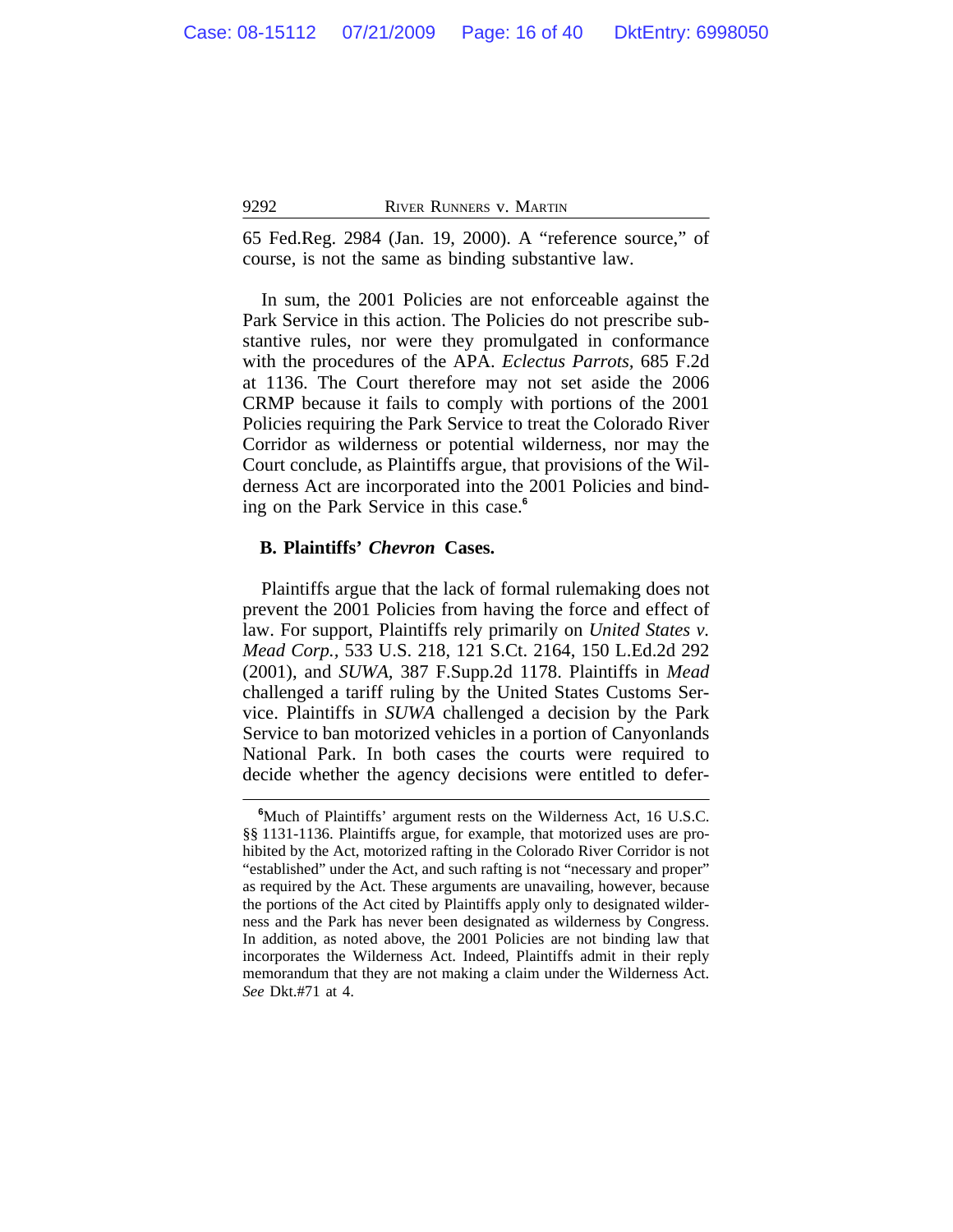ence under *Chevron U.S.A. Inc. v. Natural Resources Defense Council, Inc.,* 467 U.S. 837, 104 S.Ct. 2778, 81 L.Ed.2d 694 (1984).

The Supreme Court explained *Chevron* deference in this manner: when Congress has expressed an expectation that an agency will speak with the force of law and resolve ambiguities or fill gaps in statutory law, "a reviewing court has no business rejecting an agency's exercise of its generally conferred authority . . . simply because the agency's chosen resolution seems unwise, but is obligated to accept the agency's position if Congress has not previously spoken to the point at issue and the agency's interpretation is reasonable [.]" *Mead,* 533 U.S. at 229 (citations omitted). In short, Courts are not to interfere with reasonable agency decisions rendered within areas where Congress has authorized the agencies to act.

Among other considerations, a court applying the *Chevron* doctrine asks whether an agency decision is intended by Congress to have the force of law. The Supreme Court noted in *Mead* that the existence of formal notice-and-comment rulemaking is a strong indicator of such authority. The Supreme Court went on to explain, however, that "as significant as notice-and-comment rulemaking is in pointing to *Chevron* authority, the want of that procedure here does not decide the case, for we have sometimes found reasons for *Chevron* deference even when no such administrative formality was required and none was afforded[.]" *Id.* at 230-31. The District Court in *SUWA* relied on this language and found that *Chevron* deference was due the Park Service's decision to ban motorized vehicles in Canyonlands even though the decision was based on the 2001 Policies that were not adopted through formal notice-and-comment rulemaking. 387 F.Supp.2d at 1187-88. Plaintiffs rely on this holding and the above-quoted language from *Mead* to argue that the same 2001 Policies should have the force and effect of law in this case.

There is a difference, however, between application of the *Chevron* doctrine in *SUWA* and the question to be decided in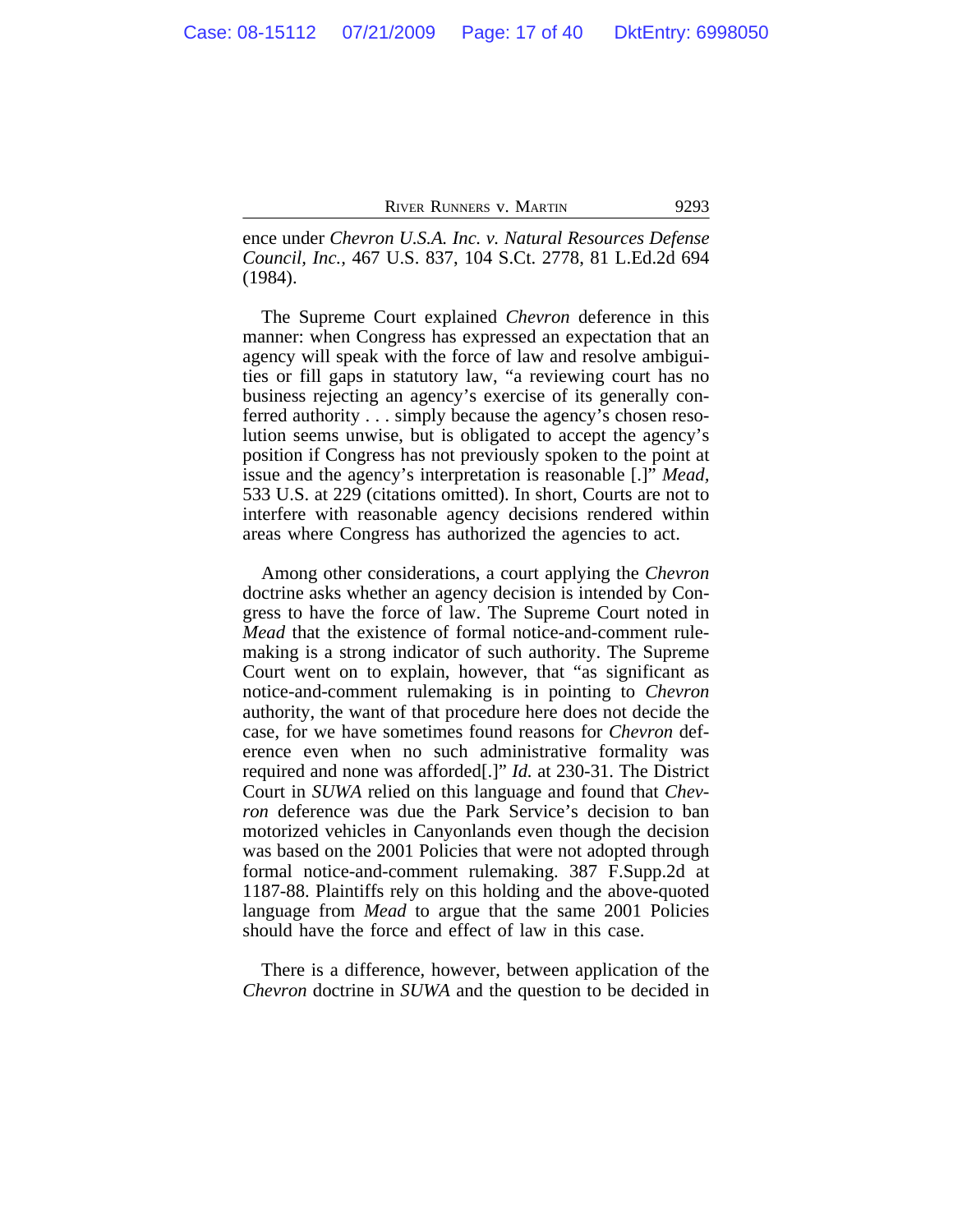this case. The plaintiffs in *SUWA* argued that the 2001 Policies were not entitled to deference and that a decision based on them should be set aside. The District Court relied on the *Chevron* doctrine to conclude that the 2001 Policies provided a sound basis for deference to the Park Service—a shield for the agency's decision concerning the proper administration of Canyonlands National Park. Plaintiffs in this case seek an opposite result—to use the same 2001 Policies as a sword to set aside Park Service decisions concerning the proper administration of Grand Canyon National Park.

*Chevron* analysis does not control this case. Whether an agency's decision falls within the scope of activity intended by Congress to resolve ambiguities or fill gaps in the governing statutes and therefore is entitled to deference in the courts is a different question than whether an agency's decision becomes binding law that gives outside parties the right to enforce the decision against the agency in court. The first question asks whether the agency has acted within the realm and with the expertise Congress intended. The second focuses on the substance and form of the agency's action and asks whether the agency intended to promulgate binding law for itself and the outside world. This case presents the second question—a question to be decided under *Eclectus Parrots*. As explained above, the 2001 Policies are not enforceable against the Park Service under *Eclectus Parrots*. **7**

**<sup>7</sup>**The Court recognizes that the decision in *SUWA* contains language at odds with this order. *SUWA* concludes, for example, that the 2001 Policies "are not a general statement of policy, but prescribe substantive rules." 387 F.Supp.2d at 1189. The Court views the *Chevron* context of these statements as a sufficient basis to distinguish them from this case, but to the extent they are simply inconsistent with this order, the Court respectfully disagrees with them for the reasons explained in part III.A above.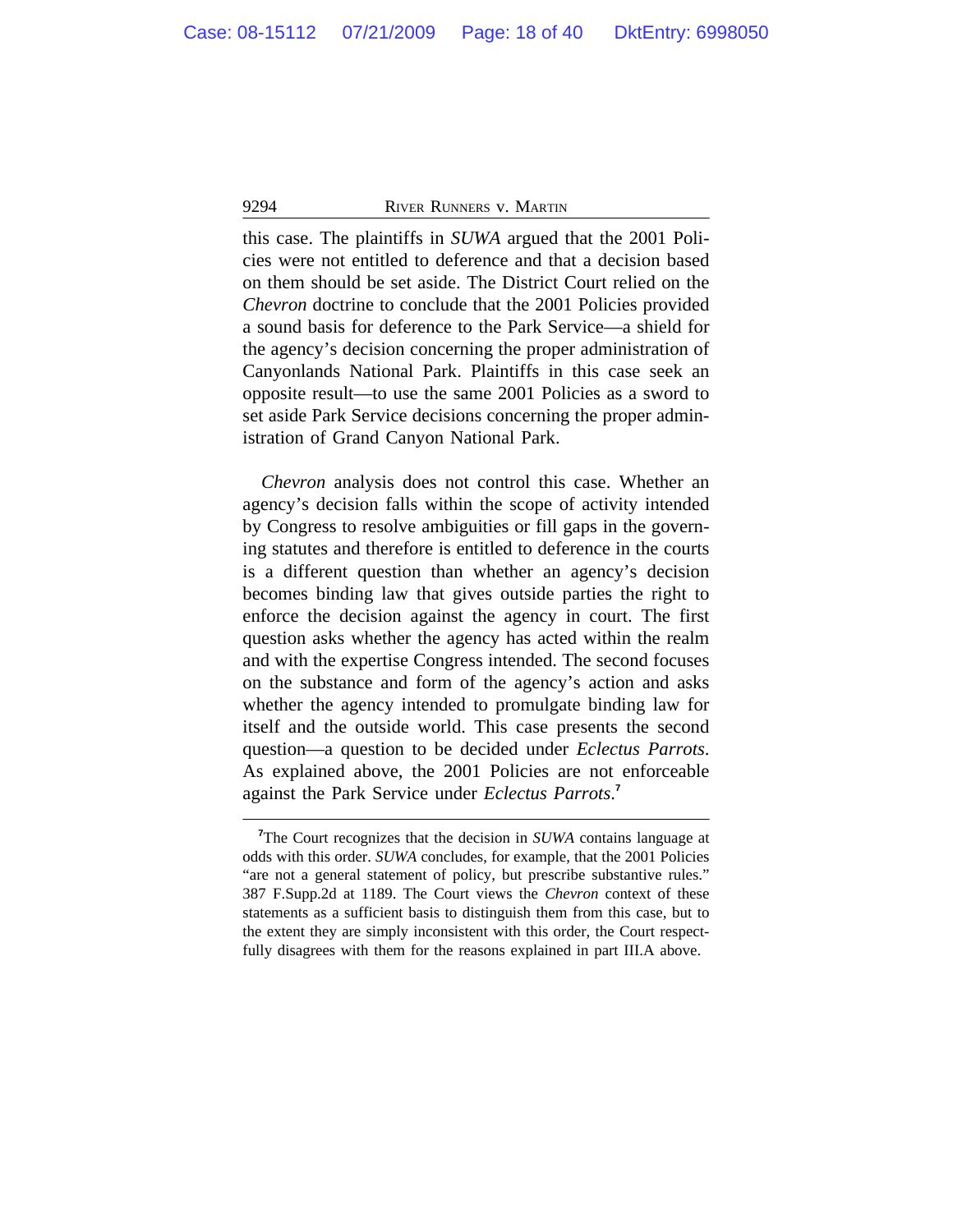# **C. The Policies Do Not Render the 2006 CRMP Arbitrary and Capricious.**

Citing *Ecology Center, Inc. v. Austin,* 430 F.3d 1057 (9th Cir. 2005), and related cases, Plaintiffs alternatively argue that the 2006 CRMP is arbitrary and capricious even if the 2001 Policies do not have the force and effect of law. The Ninth Circuit held in *Ecology Center* that the Forest Service could not disregard a non-binding soil standard when the Forest Service's own environmental impact statement purported to comply with the standard. To disregard the standard, the court held, would render the environmental impact statement misleading and unlawful. *Id.* at 1069. Plaintiffs argue that because the FEIS and ROD purport to follow the 2001 Policies and the 1995 GMP, but in fact fail to do so, they are arbitrary and capricious. The Court does not agree.

Plaintiffs base their argument on the fact that the Colorado River Corridor has been classified by the Park Service as potential wilderness. The 2001 Policies provide the following guidance with respect to the management of potential wilderness areas:

The National Park Service will take no action that would diminish the wilderness suitability of an area possessing wilderness characteristics until the legislative process of wilderness designation has been completed . . . . This policy also applies to potential wilderness, requiring it to be managed as wilderness to the extent that existing non-conforming conditions allow. The National Park Service will seek to remove from potential wilderness the temporary, non-conforming conditions that preclude wilderness designation.

2001 Policies § 6.3.1 (SAR 016136-37). The FEIS makes this same commitment with respect to the Colorado River Corridor. *See* FEIS Vol. I at 234.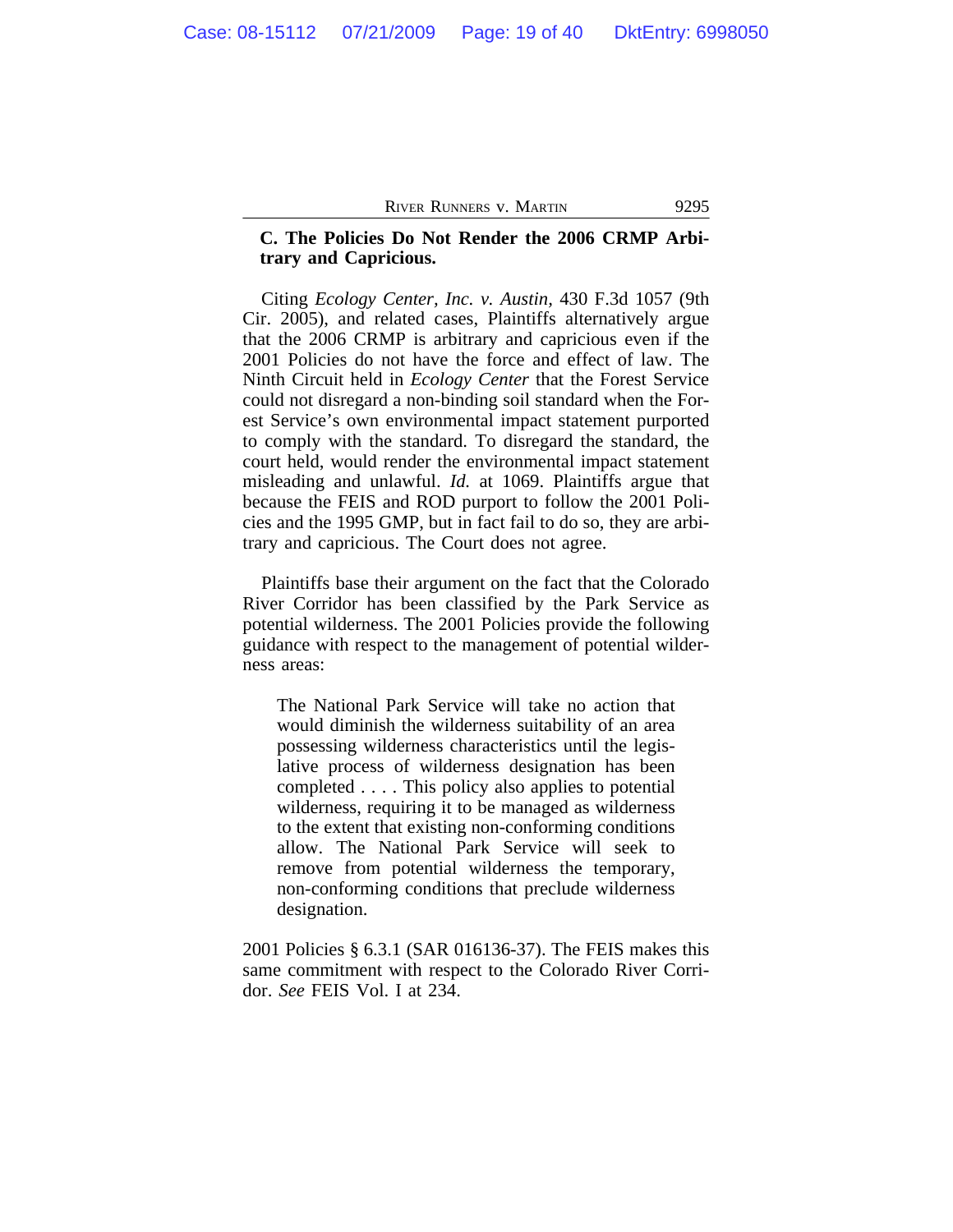The language of § 6.3.1 makes clear that the Park Service is required to manage potential wilderness areas as actual wilderness only "to the extent that existing nonconforming conditions allow." This language does not require the Park Service immediately to remove existing non-conforming uses—in this case, motorized rafts. It requires the Park Service to manage the Colorado River Corridor as wilderness to the extent possible given the existing use of motors. In light of this clear provision, the Court cannot conclude that the 2006 CRMP is arbitrary and capricious for failing to remove motorized uses in the Colorado River Corridor immediately.**<sup>8</sup>**

Section 6.3.1 further states that the Park Service "will seek to remove from potential wilderness the temporary, nonconforming conditions that preclude wilderness designation." 2001 Policies § 6.3.1 (SAR 016137). Seasonal uses of motors on the river do not preclude wilderness designation. Plaintiffs do not contend that such uses work any permanent change on the Corridor that would preclude later wilderness treatment. Seasonal float trips are not like the construction of a road or other physical improvements that might disqualify an area for wilderness designation in the future. Motorized float trips can readily be eliminated if Congress decides that the Corridor should be designated as wilderness. The FEIS concludes that the use of motors in the Corridor "is only a temporary or transient disturbance of wilderness values" and "does not permanently impact wilderness resources or permanently denigrate wilderness values." FEIS, Vol. I at 17; *see also* AR 093108- 19 (discussion of limited effect of motorized uses on soils), AR 093051 (same for water quality), AR 093083-84 (same for air quality), AR 093132-33 (same for natural soundscape).**<sup>9</sup>**

**<sup>8</sup>**Nor did Plaintiffs appear to believe that immediate removal was required when they submitted written comments on the DEIS. Plaintiffs did not assert that the 2001 Policies required the immediate removal of motorized uses, but instead endorsed a plan to "phas[e] out motorized use over a reasonable time period not to exceed 10 years." AR 050222.

**<sup>9</sup>**During oral argument, Plaintiffs asserted that § 6.4.3.3 of the 2001 Policies, which precludes motors in "wilderness" areas, trumps § 6.3.1. It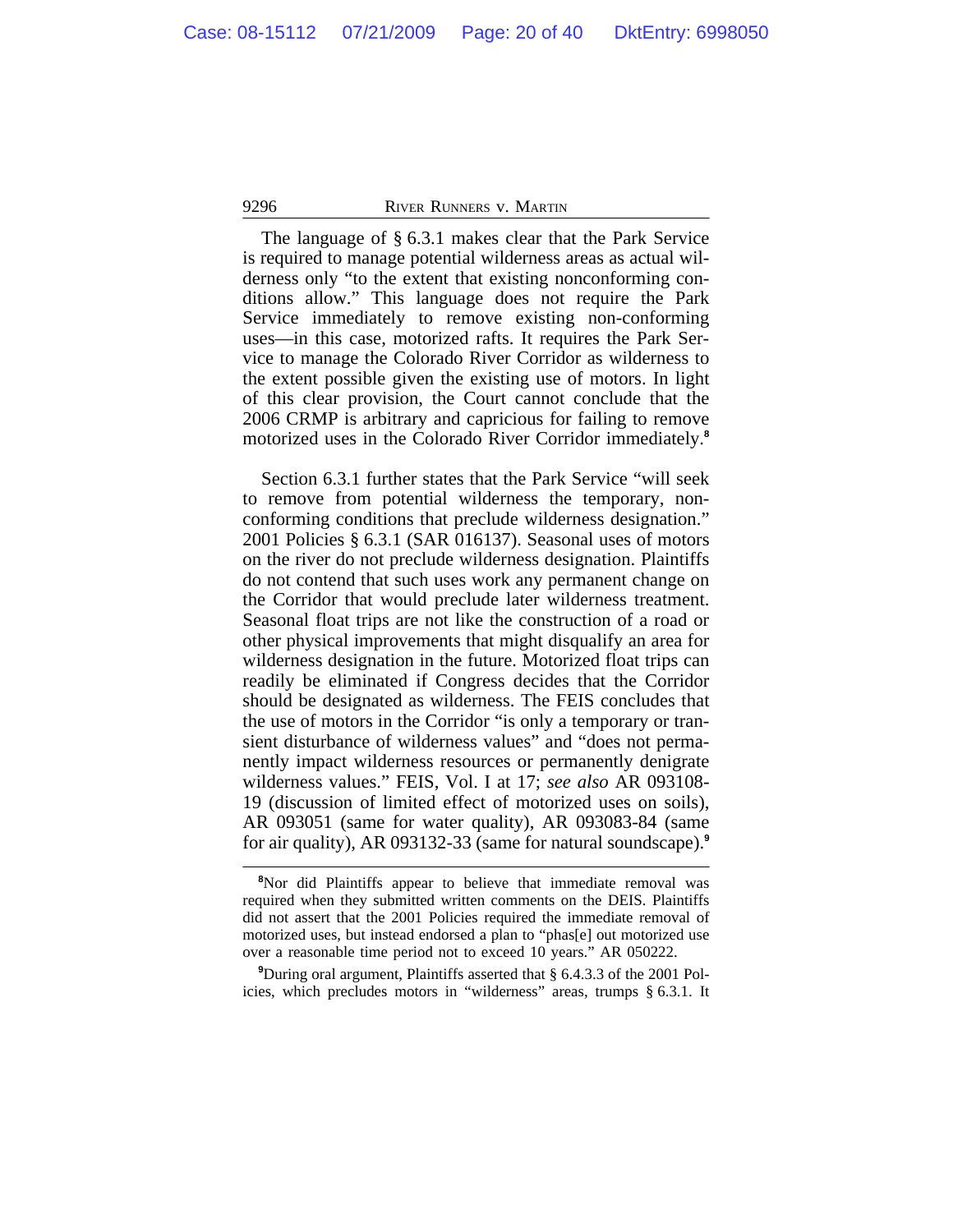Plaintiffs also argue that the 2006 CRMP is arbitrary and capricious in light of the 1995 GMP, citing portions of the GMP that require the Park Service to "protect the natural quiet and solitude" of the Park and "manage areas meeting criteria for wilderness designation as wilderness." SAR 010126. While the 1995 GMP does contain these general statements, it also contains specific exceptions for motorized rafting. The GMP's stated objective for management of the river reads as follows: "Provide a wilderness river experience on the Colorado River (this objective will not affect decisions regarding the use of motorboats on the river)." SAR 010142. Elsewhere, the 1995 GMP states that "[t]he use of motorboats will be addressed in the revised [CRMP], along with other river management issues identified through the scoping process." SAR 010188. Because the 1995 GMP expressly declines to require the elimination of motorized uses in the Corridor, and in fact defers a decision on such uses to the 2006 CRMP, it plainly does not render the 2006 CRMP's resolution of the issue arbitrary and capricious.**<sup>10</sup>**

The Court notes, additionally, that federal agencies are entitled to some leeway when interpreting their own policies and regulations. *Stinson v. United States,* 508 U.S. 36, 45, 113 S.Ct. 1913, 123 L.Ed.2d 598 (1993) ( "provided an agency's interpretation of its own regulations does not violate the Constitution or a federal statute, it must be given controlling weight unless it is plainly erroneous or inconsistent with the regulation."). When that leeway is added to the CRMP's general consistency with the 2001 Policies and the 1995 GMP, the Court cannot conclude that the policies, even if not

appears to the Court, however, that  $\S 6.3.1$  is the more relevant provision because it applies specifically to areas "possessing wilderness characteristics" that have not yet been designated as wilderness by Congressprecisely the circumstance of the Colorado River Corridor.

**<sup>10</sup>**Plaintiffs argue that the 2006 CRMP should be set aside because motorized traffic on the river does not constitute an "established use" under section  $4(d)(1)$  of the Wilderness Act, 16 U.S.C. § 1133(d)(1). As noted earlier, however, this is not a Wilderness Act case.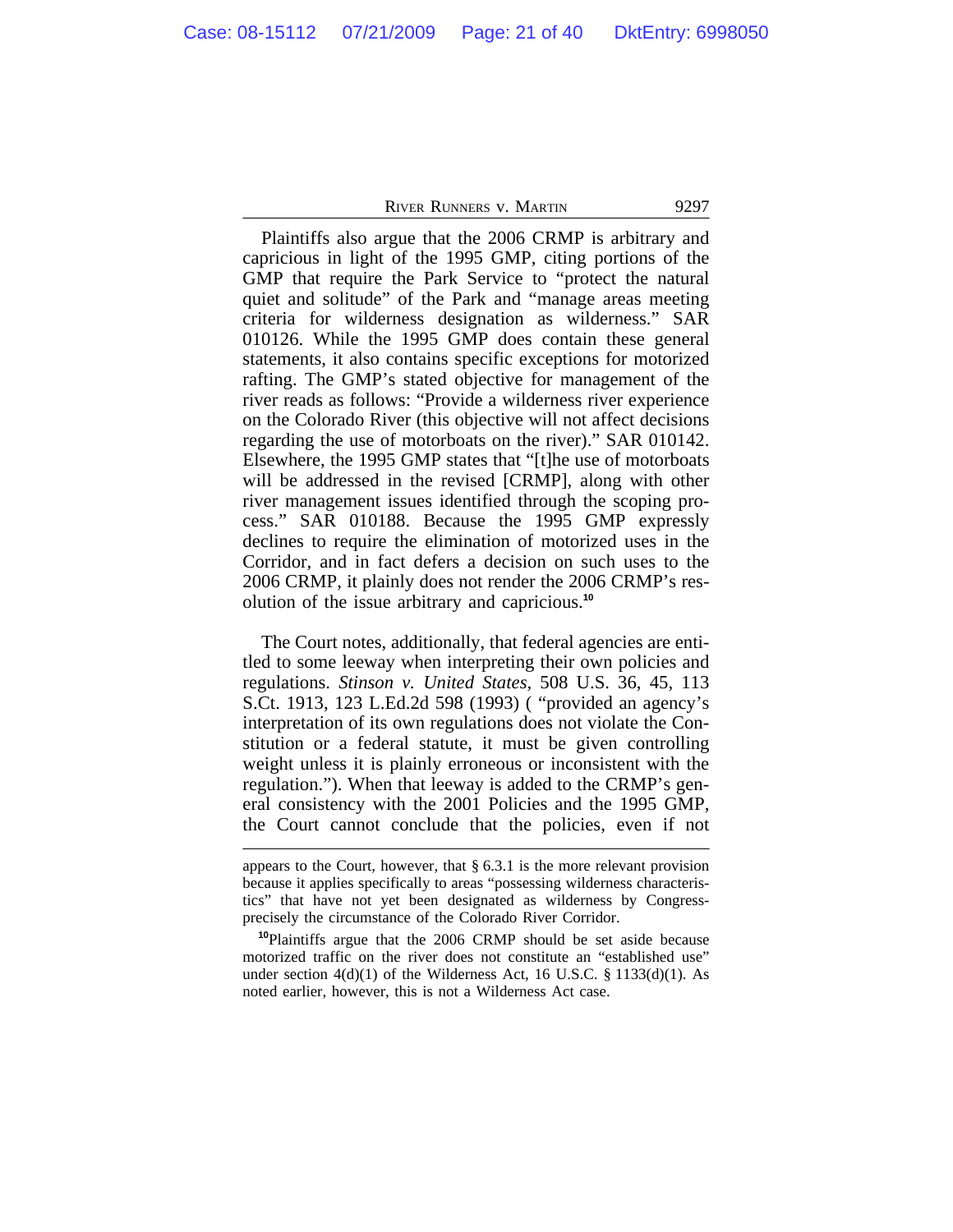enforceable in court, render the CRMP arbitrary and capricious.

Finally, Plaintiffs argue that the 2006 CRMP is arbitrary and capricious because it contradicts earlier Park Service decisions to phase out motorized boating in the Colorado River Corridor. As noted above, the 1979 CRMP called for motorized watercraft between Lees Ferry and Separation Canyon to be phased out over a five-year period. SAR 005244. The Court cannot conclude, however, that the 2006 CRMP is arbitrary and capricious solely because it differs from earlier Park Service decisions. Part of the discretion granted to federal agencies is the freedom to change positions. As the Supreme Court has explained, "[a]n agency's view of what is in the public interest may change, either with or without a change in circumstances. But an agency changing its course must supply a reasoned analysis." *Motor Vehicle Mfrs. Ass'n v. State Farm Mut. Auto. Ins. Co.,* 463 U.S. 29, 57, 103 S.Ct. 2856, 77 L.Ed.2d 443 (1983) (quotation omitted). The question posed by this lawsuit, therefore, is not whether the 2006 CRMP differs from past Park Service decisions, but whether it is arbitrary and capricious in light of facts in the administrative record and the reasoning of the FEIS. For reasons explained in this order, the Court finds the 2006 CRMP sufficiently reasonable to pass APA muster.

#### **IV. The Concessions Act.**

Plaintiffs contend that the 2006 CRMP is arbitrary and capricious because it fails to comply with the requirements of the Concessions Act. The Act governs the granting of commercial concessions within the National Park System. "To make visits to national parks more enjoyable for the public, Congress authorized [the Park Service] to grant privileges, leases, and permits for the use of land for the accommodation of visitors. Such privileges, leases, and permits have become embodied in national parks concession contracts." *Nat'l Park Hospitality Ass'n v. Dep't of the Interior,* 538 U.S. 803, 805-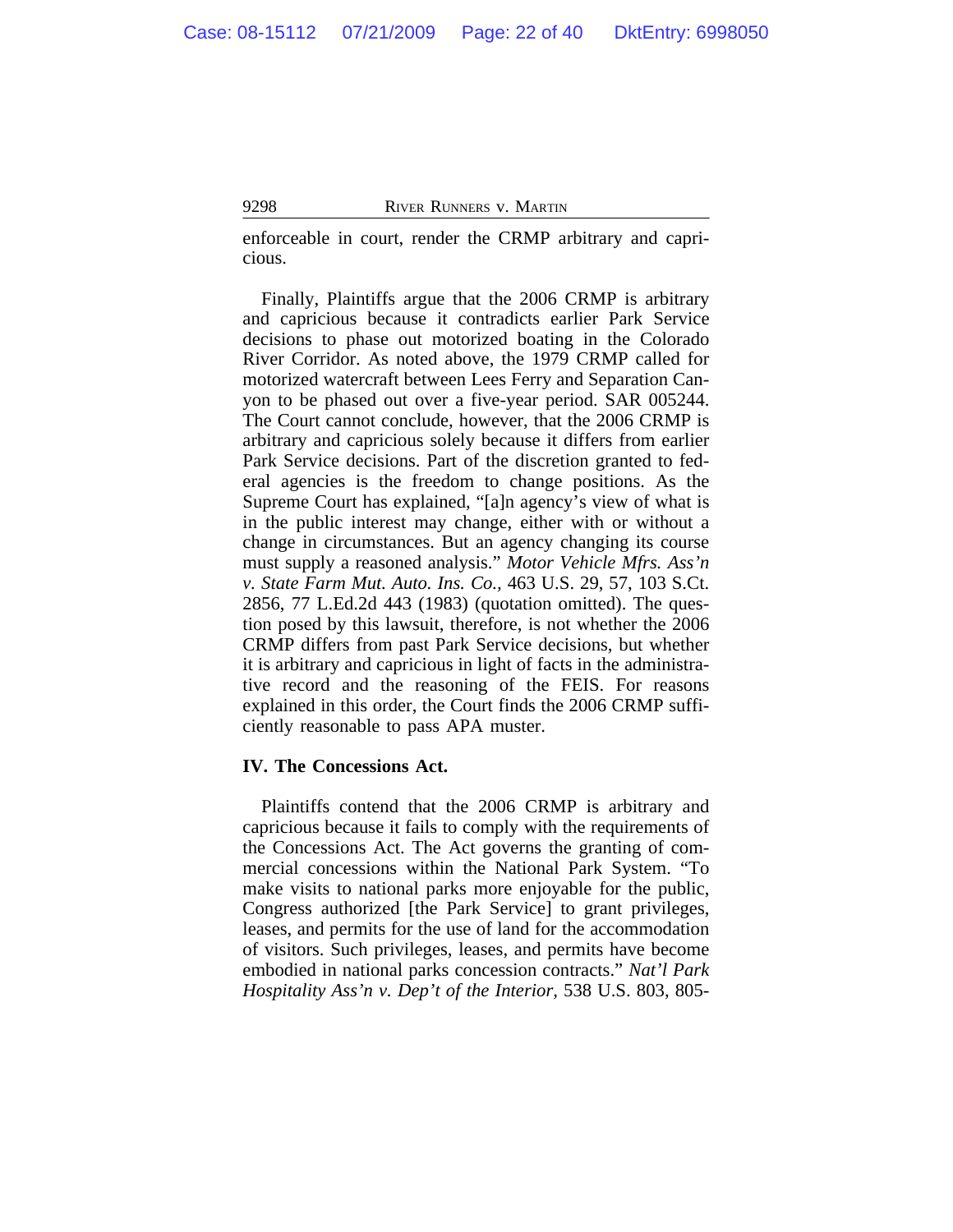806, 123 S.Ct. 2026, 155 L.Ed.2d 1017 (2003). The specific provision of the Act relied on by Plaintiffs articulates a Congressional "policy" for the granting of concessions:

It is the policy of the Congress that the development of public accommodations, facilities, and services in units of the National Park System shall be limited to those accommodations, facilities, and services that—

(1) are necessary and appropriate for public use and enjoyment of the unit of the National Park System in which they are located; and

(2) are consistent to the highest practicable degree with the preservation and conservation of the resources and values of the unit.

16 U.S.C. § 5951(b).

Plaintiffs claim that the 2006 CRMP is arbitrary and capricious because the Park Service never determined that the types and levels of motorized uses authorized by the CRMP are necessary and appropriate for public use and consistent with the Park's resources and values. Before addressing this argument, the Court must address the legal standard that governs review of a Concessions Act claim.

#### **A. Legal Standard Under the Concessions Act.**

In support of their Concessions Act argument, Plaintiffs rely heavily on *High Sierra Hikers Ass'n v. Blackwell,* 390 F.3d 630 (9th Cir. 2004), a case in which the Ninth Circuit struck down the Forest Service's grant of permits to commercial packstock operators in the Ansel Adams and John Muir Wilderness Areas of California. The Court held that the Forest Service must make a finding that "the number of permits granted was no more than was necessary to achieve the goals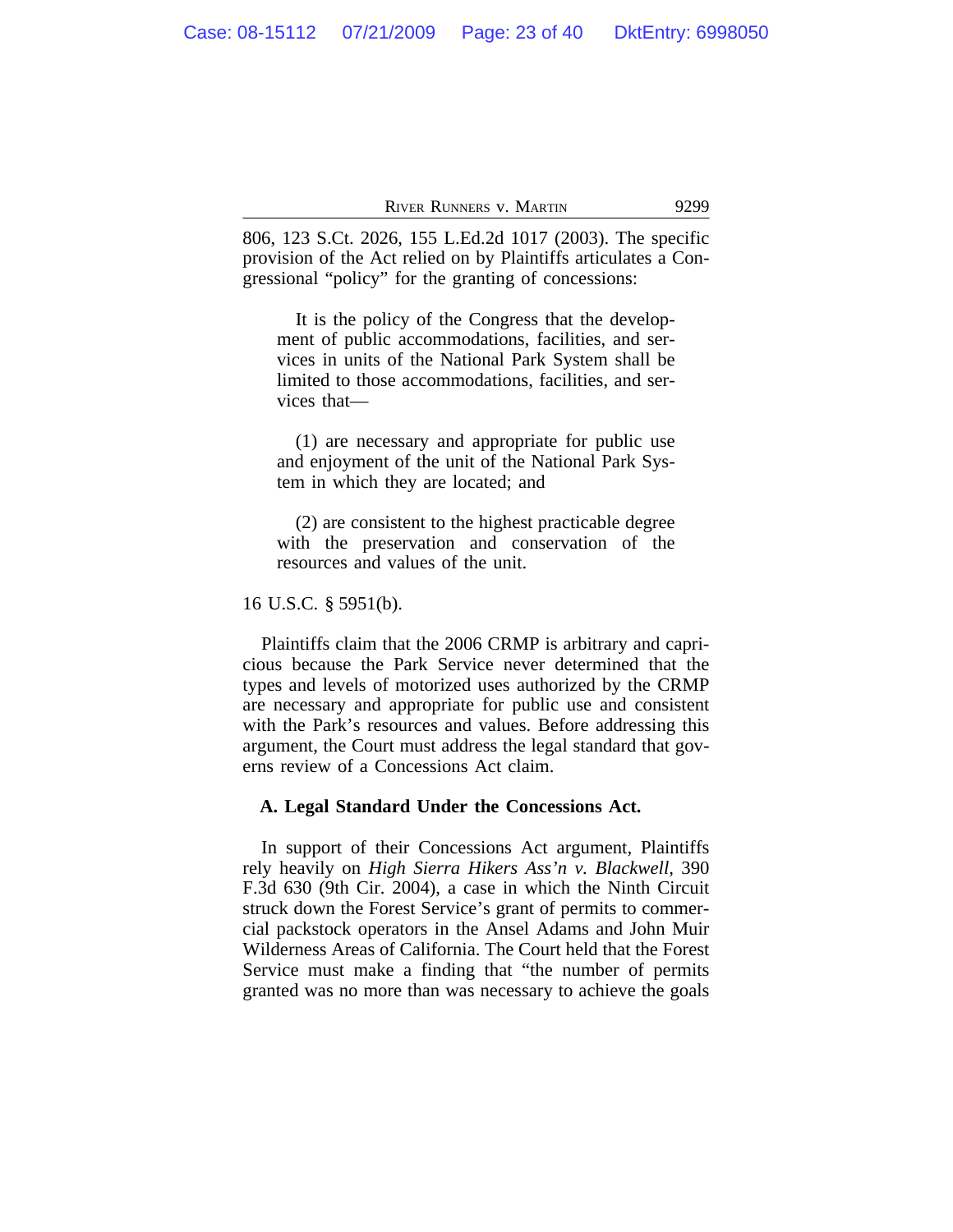of the Act." *Id.* at 647. Plaintiffs argue that *Blackwell* requires a similar Park Service finding for the number of motorized raft trips permitted in the 2006 CRMP.

It is significant, however, that the court in *Blackwell* was applying the Wilderness Act, not the Concessions Act. The Wilderness Act places strict limitations on the use of lands formally designated by Congress as wilderness. With narrow exceptions, the Wilderness Act prohibits commercial enterprises, permanent roads, and motorized vehicles in wilderness areas. 16 U.S.C. § 1133(c). Federal agencies are obligated to manage such areas to preserve their wilderness character. *Id.* at § 1133(b). The Ninth Circuit explained in *Blackwell* that the Forest Service's obligation to limit commercial packstock permits "flows directly out of the agency's obligation under the Wilderness Act to protect and preserve wilderness areas." 390 F.3d at 647. It was this "ultimate interest" and "overarching purpose" of the Wilderness Act—to protect the Ansel Adams and John Muir Wilderness Areas from degradation—that led the Ninth Circuit to hold that the packstock permit decision violated "the Forest Service's statutory responsibility." *Id.* at 647-48.

This case, by contrast, does not concern a wilderness area. Congress has never acted on the Park Service's recommendation that portions of the Park be formally designated as wilderness. The Park Service, therefore, is not under the same "statutory responsibility" that applied to the Forest Service in *Blackwell.* The Court must look to the Concessions Act, not the Wilderness Act, for the governing legal standard.

In *Wilderness Preservation Fund v. Kleppe,* 608 F.2d 1250 (9th Cir. 1972), the Ninth Circuit decided a case under 16 U.S.C. § 20, the statutory predecessor to the Concessions Act. *See City of Sausalito v. O'Neill,* 386 F.3d 1198, 1204 (9th Cir. 2004) (*Kleppe* decided under predecessor to Concessions Act); Pub.L. 105-391, 1123 Stat. 3515 (16 U.S.C. § 20 superceded by 16 U.S.C. § 5951). The predecessor statute, like the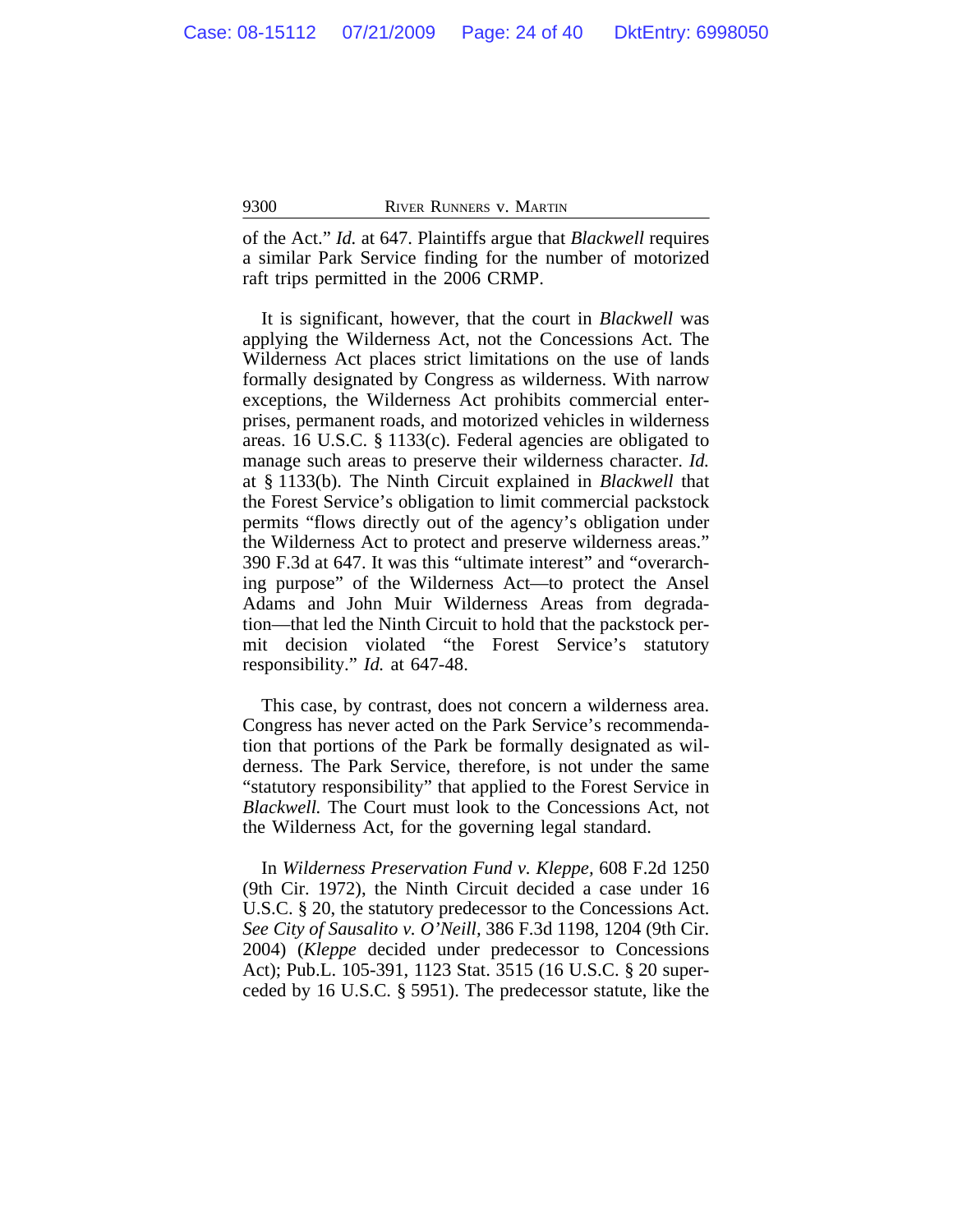Concessions Act, stated a Congressional "policy" that commercial concessions in national parks should be "limited to those that are necessary and appropriate for public use and enjoyment of the national park area in which they are located." *Kleppe,* 608 F.2d at 1253. In rejecting a challenge under this policy to the Park Service's allocation of rafting permits in the Colorado River Corridor, *Kleppe* recognized the "administrative discretion" granted the Park Service and invoked "a judicial presumption favoring the validity of administrative actions." *Id.* at 1254.

This more deferential standard appears to be warranted. The Park Service is charged with administering almost 400 national parks. *See* National Park Service, About Us, http:// www.nps.gov/aboutus/index.htm (last visited Nov. 20, 2007). The Concessions Act does not impose strict wilderness requirements on those parks, but instead articulates a policy that calls for the Park Service to balance the interests of public use and resource preservation. 16 U.S.C. § 5951(b). The Park Service's balancing of those interests over the broad range and diverse circumstances of hundreds of national parks is appropriately accorded the kind of deference recognized in *Kleppe.* The Court concludes that the deferential approach of *Kleppe,* rather than the statutory application of the Wilderness Act in *Blackwell,* should govern this case.**<sup>11</sup>**

<sup>&</sup>lt;sup>11</sup>Defendants themselves state that the "necessary and appropriate" standard of the Concessions Act is "analogous" to the "necessary and proper" standard in the Wilderness Act. Dkt. #69 at 25. Defendants make this statement, however, in the context of arguing that the 2006 CRMP survives a challenge under the Concessions Act for the same reasons it would survive a challenge under the Wilderness Act if that Act applied. *Id.* at 25- 26. The Court does not take this statement as a concession that the legal requirements of the two acts are the same. For the reasons explained above, the Court finds that the two Acts are appropriately treated differently in *Blackwell* and *Kleppe.*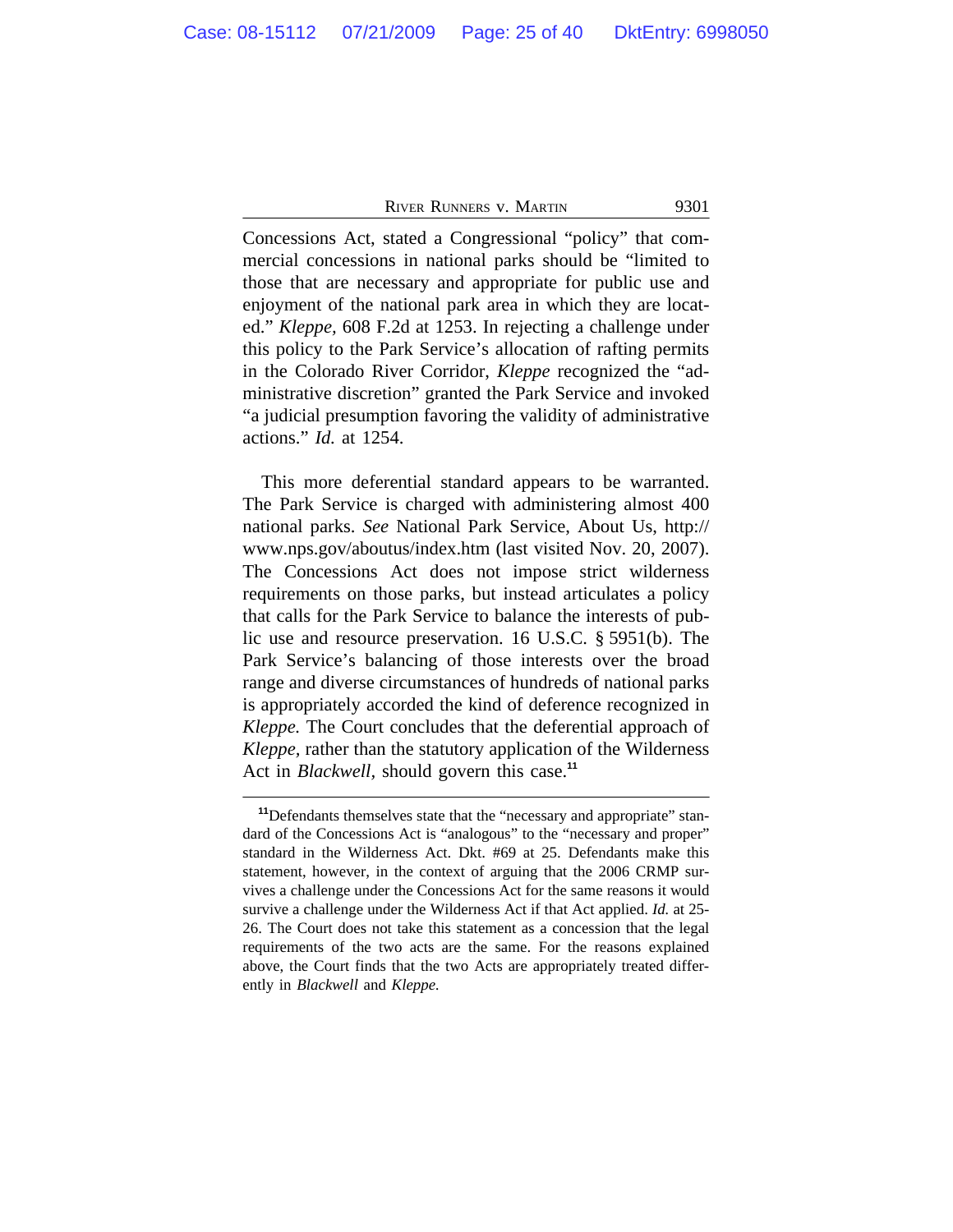#### **B. The 2006 CRMP and the Concessions Act.**

Plaintiffs first contend that the Park Service failed entirely to determine that the types and levels of commercial services authorized by the 2006 CRMP are necessary and appropriate. The Court disagrees. The Park Service made the following determinations:

Since many visitors who wish to raft on the Colorado River through Grand Canyon possess neither the equipment nor the skill to successfully navigate the rapids and other hazards of the river, the [Park Service] has determined that it is necessary and appropriate for the public use and enjoyment of the park to provide for experienced and professional river guides who can provide such skills and equipment.

\* \* \*

[S]ervices provided by commercial outfitters, which enable thousands of people to experience the river in a relatively primitive and unconfined manner and setting (when many of them otherwise would be unable to do so), are necessary to realize the recreational or other wilderness purposes of the park.

FEIS Vol. I at 19.

Plaintiffs argue that although the Park Service may have found commercial outfitters to be necessary and appropriate generally, it never made such a finding for *motorized* commercial services. Again the Court disagrees. The ROD specifically states that "[d]etermination of the *types and levels* of commercial services that are necessary and appropriate for the Colorado River through Grand Canyon National Park were determined through [the FEIS]." ROD at 6 (AR 109596) (emphasis added). Among the eight management alternatives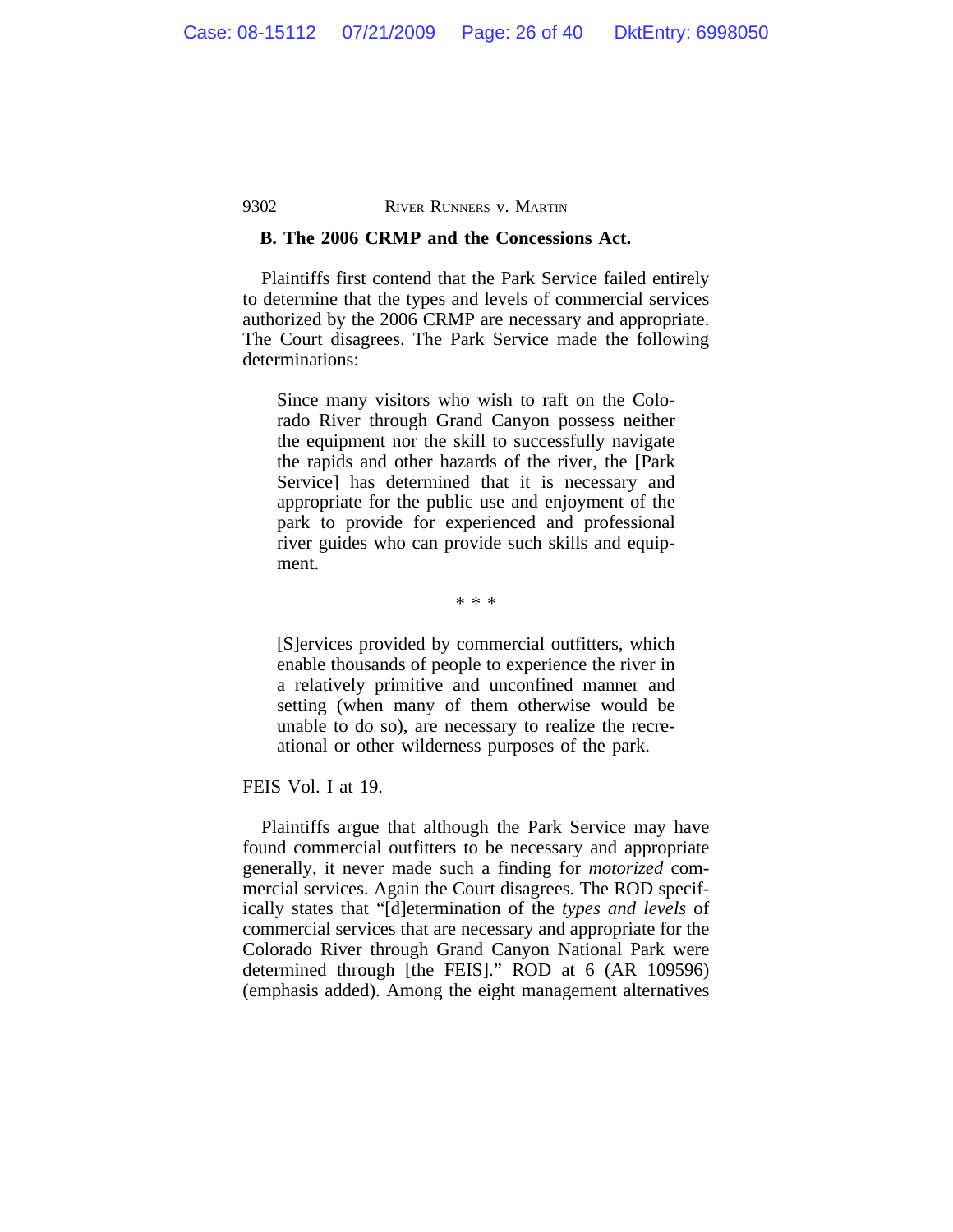considered by the Park Service in the DEIS and FEIS were two that did not authorize any motorized uses in the Colorado River Corridor (Alternatives B and C). After evaluating these alternatives, the Park Service found that they "violated the basic premise of this planning effort; that of reducing congestion, crowding and impacts without reducing access of visitors to the Colorado River[.]" FEIS Vol. III at 373. "As demonstrated by the Park Service's analysis of the no-motor alternatives, a decision by the Park Service to eliminate the motorized trip option would cause a dramatic reduction in the public availability of professionally outfitted river trips[.]" *Id.* at 87. The Park Service explained that "continued authorization of motorized use for recreational river trips in the [Park] is essential . . . to meeting the . . . management objectives" for the 2006 CRMP. *Id.* Thus, the Park Service quite clearly concluded that motorized commercial services were "necessary and appropriate for public use and enjoyment" of the Corridor. 16 U.S.C. § 5951(b). **12**

Plaintiffs contend that even if the Park Service found that motorized services were necessary and appropriate, it made no determination as to the *amount* of such services that are necessary, and therefore failed to "limit" motorized uses to those that are necessary and appropriate as required by the Congressional policy statement of the Concessions Act. It is true that the FEIS and ROD do not contain a specific discussion of the amount of motorized traffic found necessary and appropriate for public use and enjoyment of the Corridor. But the absence of such a specific discussion does not necessarily require the agency's action to be overturned. "While [a court]

**<sup>12</sup>**In *Blackwell,* the Ninth Circuit stated that an agency's finding of necessity "requires this court to defer to the agency's decision under the broad terms of the [Wilderness] Act." 390 F.3d at 647. It was only when the Forest Service's decision ran afoul of the "overarching purpose" of the Wilderness Act—wilderness preservation—that it was struck down. *Id.* at 648. If an agency's finding of permit necessity under the Wilderness Act is entitled to deference, *a fortiori* it is entitled to deference under the less demanding requirements of the Concessions Act.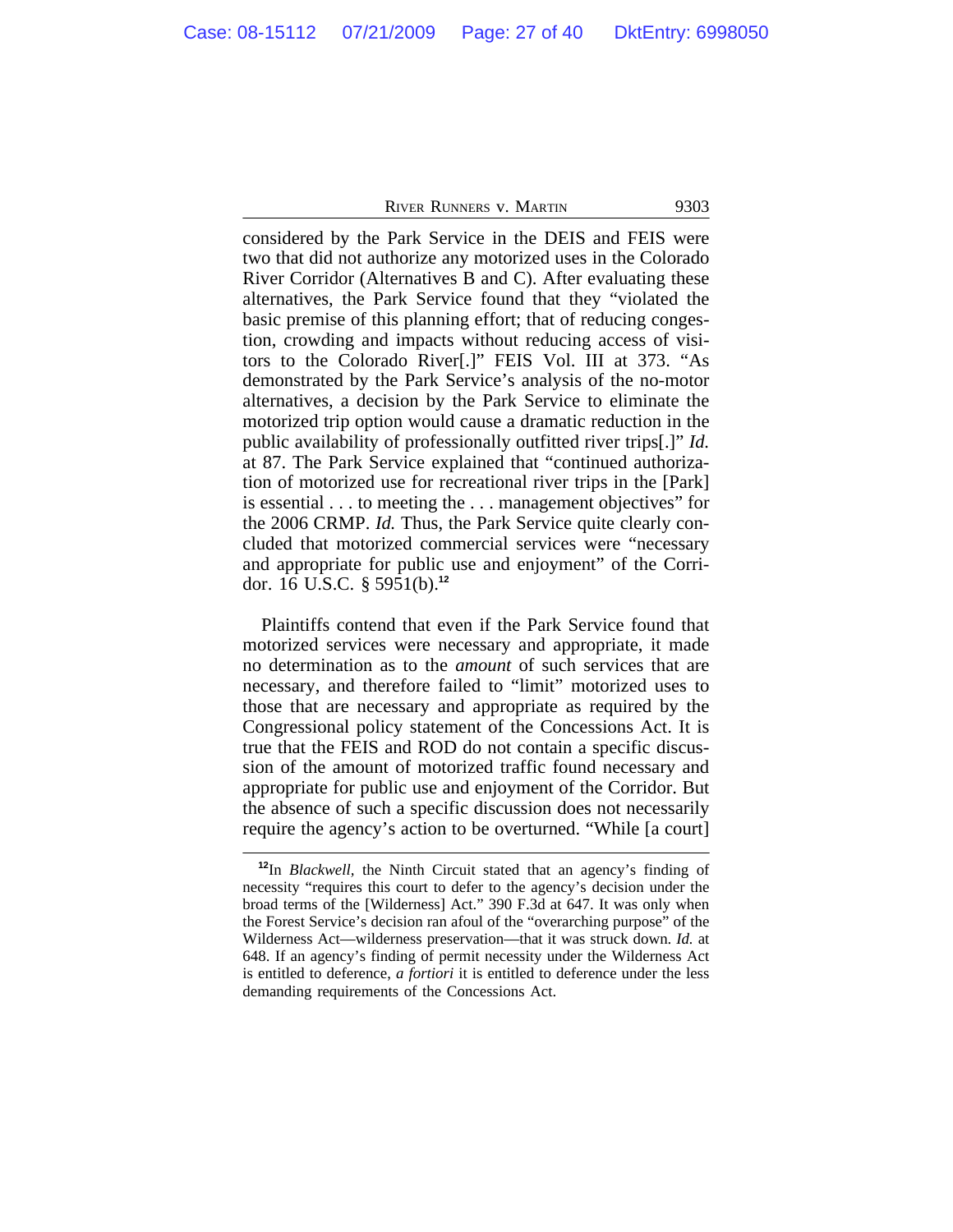may not supply a reasoned basis for the agency's action that the agency itself has not given, [the court] will uphold a decision of less than ideal clarity if the agency's path may reasonably be discerned." *Bowman Transp., Inc. v. Arkansas-Best Freight Sys., Inc.,* 419 U.S. 281, 285, 95 S.Ct. 438, 42 L.Ed.2d 447 (1974) (citations omitted). The Park Service's consideration of the amount of motorized traffic required in the Colorado River Corridor can reasonably be discerned from the FEIS.

The 1989 CRMP established use levels that were still in effect when the 2006 CRMP planning process began. Among the alternatives considered in the DEIS and FEIS was a "noaction alternative"—an alternative that would have left the 1989 levels in place. This alternative, designated in the FEIS as Alternative A, would continue to allocate 113,083 user days to commercial operators (74,260 motorized and 38,823 non-motorized) and 58,048 user days to non-commercial users. FEIS Vol. I at 45. Alternative B would have eliminated all motorized traffic on the river and allocated 97,694 user days to commercial operators and 74,523 to non-commercial. *Id.* at 47. Alternative C also would have eliminated all motorized trips, but would have increased commercial user days to 166,814 and noncommercial to 115,783, presumably to accommodate sufficient numbers of visitors with the slower non-motorized trips. *Id.* at 49. Alternatives D, E, F, and G would have permitted motorized uses, but varied the amounts for commercial and non-commercial traffic. *Id.* at 51-57. The levels of motorized user days for Alternatives D, E, F, and G would have been 70,104, 76,913, 83,076, and 76,913, respectively. *Id.*

User days were not the only variables evaluated by the Park Service. The FEIS also considered months without motors on the river, trip lengths, trip lengths during various parts of the year, group sizes, numbers of launches, numbers of passengers, and helicopter exchanges at the Whitmore helipad. *Id.* at 61. The Park Service evaluated these alternatives against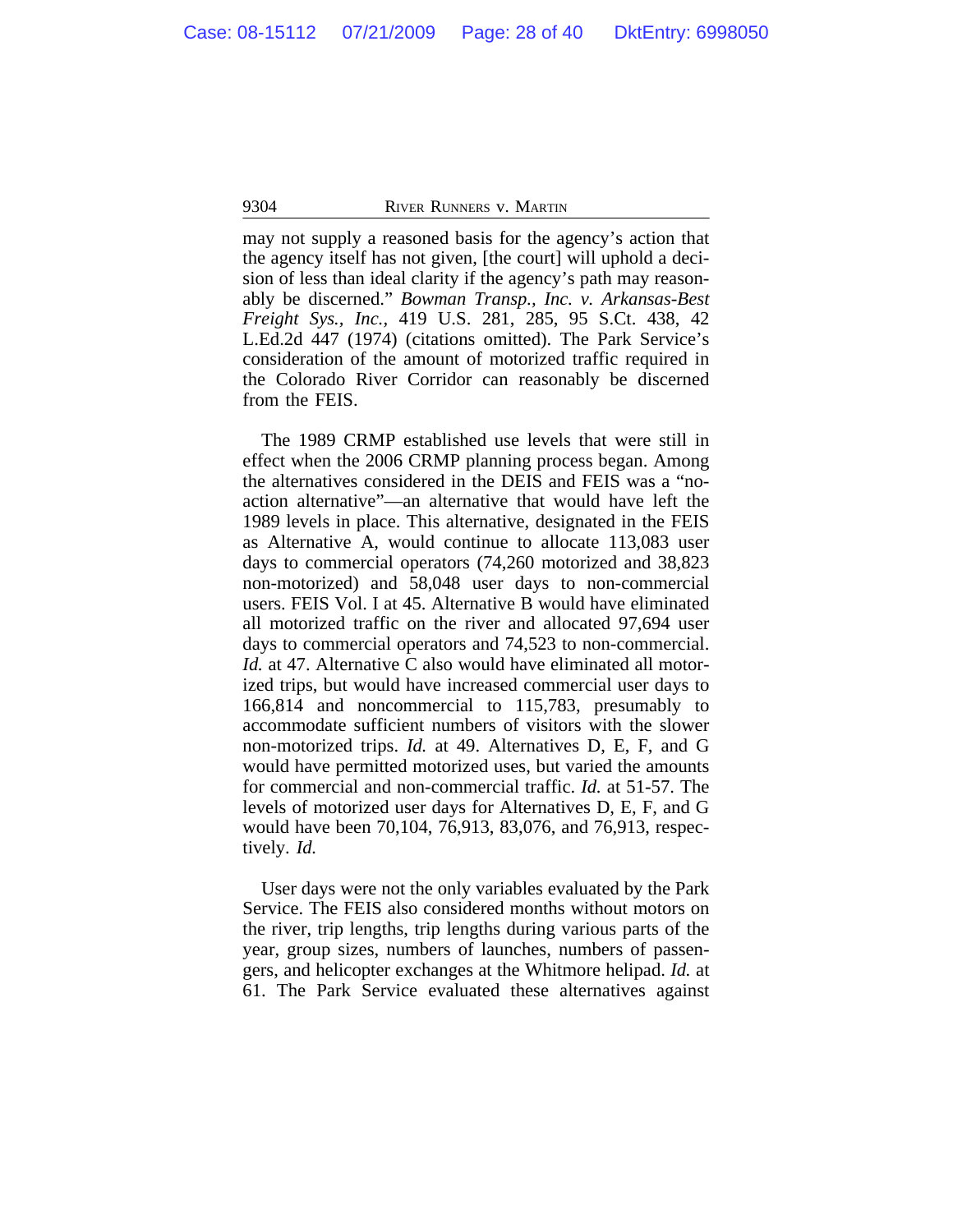environmental, social, and park-management factors including impacts on soils, water, air, soundscape, caves, vegetation, terrestrial life, aquatic resources, special status species, cultural resources, visitor experience, socio-economic resources, park management and operations, adjacent lands, and wilderness character. *Id.* at 61-65.

The Park Service ultimately concluded that Alternatives B and C—the non-motor alternatives—would not meet the agency's objective of providing "a diverse range of quality recreational opportunities for visitors to experience and understand the environmental interrelationships, resources, and values of Grand Canyon National Park" because of the significantly reduced number of visitors who could experience the Colorado River Corridor. *Id.* at 71; *see* FEIS Vol. II at 626-27, 630-31. The Park Service evaluated a range of motorized use times in the other alternatives and, after considering all factors and variables, selected Modified Alternative H. That Alternative included specific allocations for motorized and non-motorized uses: a total of 115,500 commercial user days consisting of 76,913 motorized and 38,587 nonmotorized, and an estimated 113,486 non-commercial user days. FEIS Vol. I at 60.

Modified Alternative H reduced the amount of motorized traffic in the Colorado River Corridor and the months within which it can occur, while significantly increasing the traffic for non-commercial uses. The time period during which it prohibited motorized uses in the Corridor each year is September 16 through March 31—3.5 months longer than under the 1989 CRMP. FEIS Vol. I at 61. Modified Alternative H also reduced motorized commercial launches from 473 per year to 429 per year, and total motorized passengers from 14,487 to 13,177. *Id.* at 45, 60. Maximum group sizes for commercial motor excursions were also reduced from 43 to 32. *Id.* at 61. Commercial user days were held essentially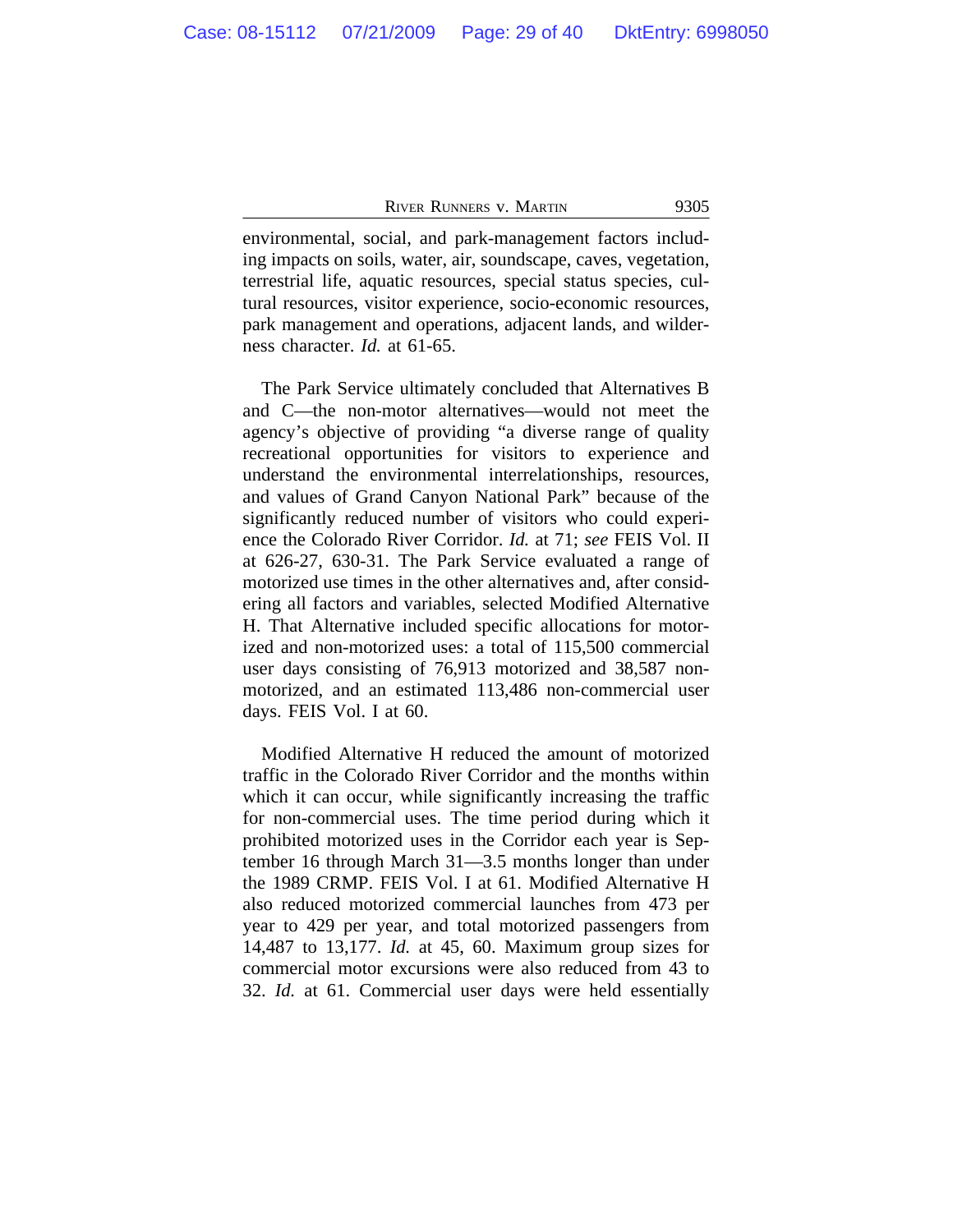level at 115,500, while non-commercial user days were more than doubled to an estimated 113,486. *Id.* at 60.**<sup>13</sup>**

In sum, the Park Service's decision concerning the amount of motorized trips on the river was made after considering competing alternatives and a significant number of variables. The Park Service chose an alternative that reduced motorized uses from current levels. The Court is satisfied that the Park Service, as stated in the ROD, determined the "type and level" of traffic on the river that was "necessary and appropriate," including the type and level of motorized uses. ROD at 6.

Plaintiffs argue that even if the Park Service made such a determination, the determination was arbitrary and capricious. As noted above, however, the decision occurred only after an extensive analysis of various alternatives. Defendants have identified a number of factors in the Administrative Record that support the Park Service's decision to allow motorized traffic to continue. First, because motorized trips take less time to complete (10 days as opposed to 16 days for nonmotorized trips), substantially more people can see the Park each year from the river if motorized trips continue. FEIS Vol. I at 33-34; Vol. III at 87-88, 328-29; AR 066574-80; SAR 015529, 016415. Second, motorized trips are frequently chartered for special-needs groups, educational classes, family reunions, or to support kayak or other paddle trips. AR 048368, 048920, 048972-73, 049081, 050205, 050290-92, 050710, 051222-27, 054067. Third, because of their increased mobility, motorized trips help alleviate overcrowding at popular campsites and attractions in the Corridor. FEIS Vol. I at

**<sup>13</sup>**The Park Service considered five alternatives for the Lower Gorge, including a no-action alternative (Alternative 1), but the Lower Gorge issues differed from those in the Lees Ferry Segment. Plaintiffs have spent little time addressing Lower Gorge issues in this case. The Lower Gorge management is complicated by the existence of Hualapai tribal lands and Hualapai River Runner day trips. After undertaking an analysis of five alternatives, the Park Service selected Alternative 4, which eliminated upriver jet boat tours. FEIS Vol. I at xiii.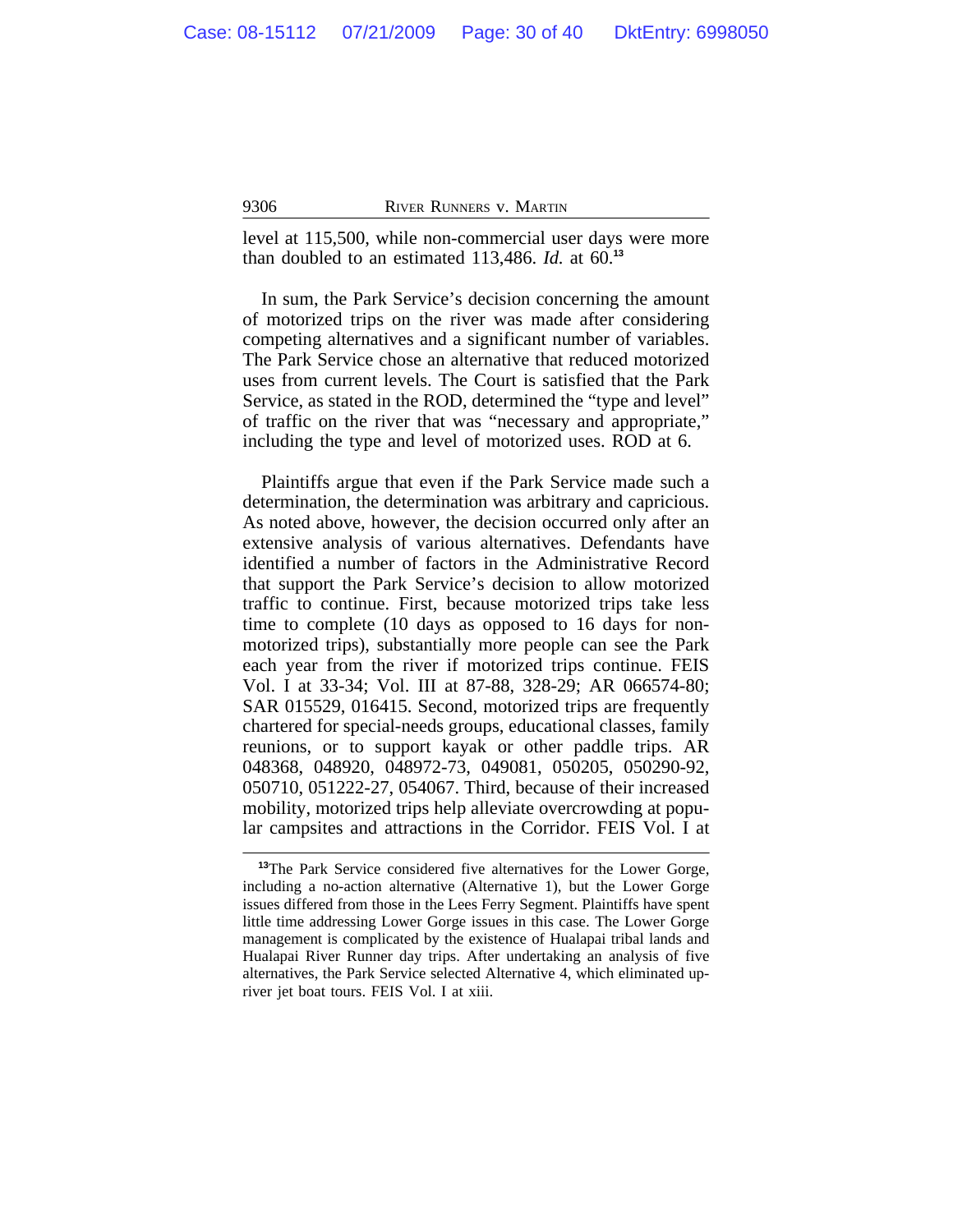33-34; Vol. III at 302; AR 050205. Fourth, some individuals feel safer when traveling in motorized rafts. FEIS Vol. III at 312-313. In addition, studies performed as part of the DEIS found that visitors are able to experience the river as wilderness in the presence of motorized uses and that those who took motorized trips were significantly more likely to stress safety and trip length as the most important factors in the choosing the type of trip they took. SAR 015427-29.

Given the "judicial presumption favoring the validity of administrative actions" and the "administrative discretion" granted the Park Service under the Concessions Act, *Kleppe,* 608 F.2d at 1254, the Court cannot conclude that the agency acted arbitrarily and capriciously when it found that the Modified Alternative H levels of motorized uses were "necessary and appropriate for public use and enjoyment" of the Colorado River Corridor. 16 U.S.C. § 5951(b). The question is not whether this Court agrees with the Park Service's decision, but whether it is reasonably supported by the Administrative Record. In light of the DEIS and FEIS analysis outlined above, the Court finds that it is.

Plaintiffs spend little time addressing the other policy statement of the Concessions Act—that the necessary and appropriate public uses should be "consistent to the highest practicable degree with the preservation and conservation of the resources and values of the unit." 16 U.S.C. § 5951(b). Read in isolation, this policy could eliminate all public uses of the Colorado River Corridor, motorized and nonmotorized, because preservation of the natural resources of the Corridor would be accomplished to the "highest practicable degree" by eliminating all human interference. This is not what Congress intended. The Concessions Act, after all, authorizes the Park Service to permit commercial concessions in national parks. Rather, this policy must be achieved in light of the policy's preceding requirement—that uses be limited to those necessary and appropriate for public use of the parks. Once those necessary uses are identified, they must be man-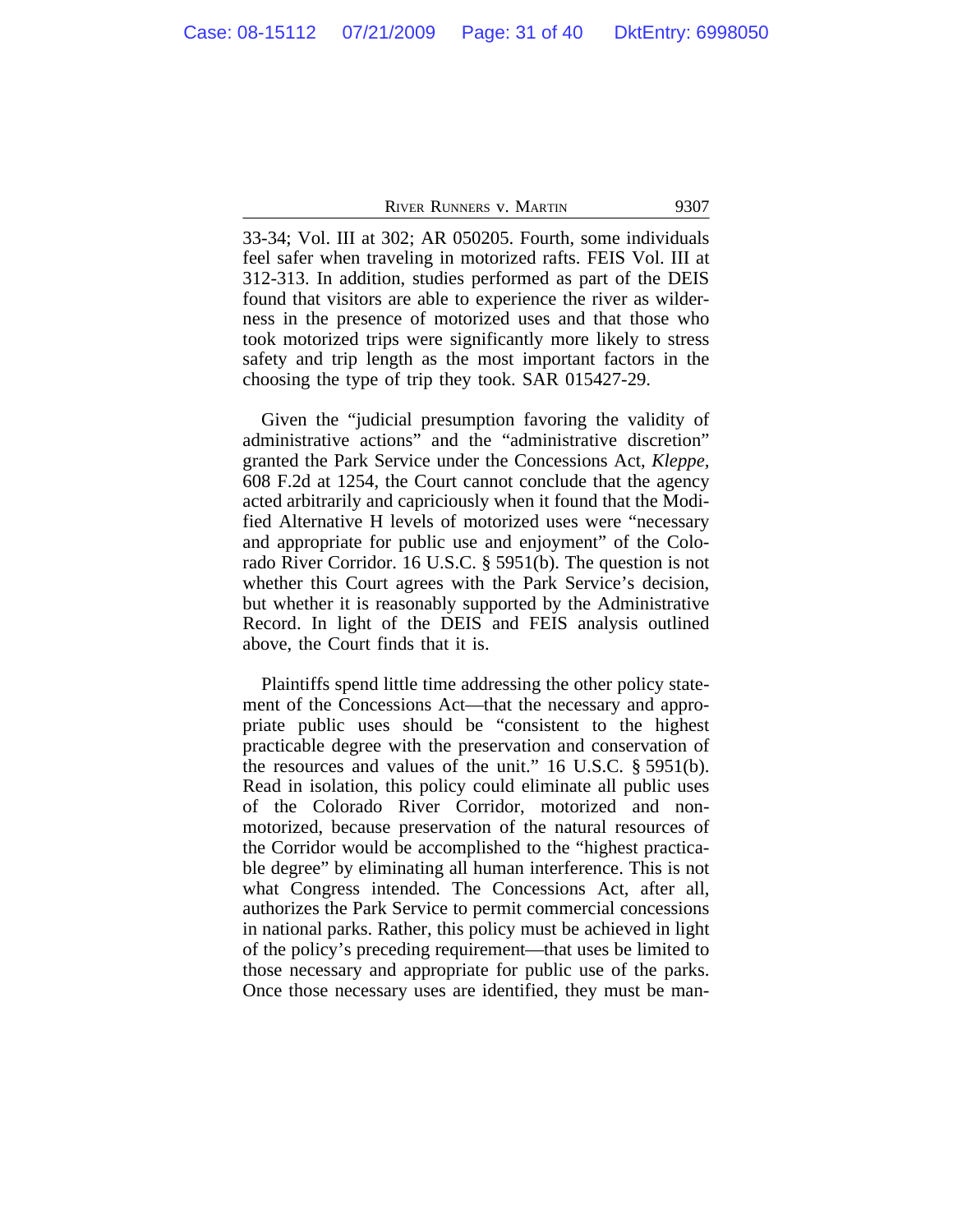aged to the highest practicable degree to preserve the resources and values of the Park.

The Court is satisfied that the Park Service did not act arbitrarily and capriciously when it concluded that Modified Alternative H was consistent to the highest practicable degree with preserving the resources and values of the Corridor. As noted above, the DEIS and FEIS evaluated Modified Alternative H and other alternatives against a large number of environmental factors. With the exception of the effects of motors on the soundscape of the Park, Plaintiffs do not challenge this evaluation. With respect to the effects on soundscape, the Court finds below that the Park Service did not act arbitrarily and capriciously.

## **V. The Organic Act.**

The Organic Act provides that the Park Service "shall promote and regulate the use of . . . national parks . . . in such manner and by such means as will leave them unimpaired for the enjoyment of future generations." 16 U.S.C. § 1. The Act also provides that "[n]o natural curiosities, wonders, or objects of interest shall be leased, rented, or granted to anyone on such terms as to interfere with free access to them by the public[.]" 16 U. S .C. § 3. Plaintiffs contend that the 2006 CRMP is arbitrary and capricious because it permits commercial boaters to use the river at levels that interfere with free access by the public, and because it concludes that motorized uses do not impair the natural soundscape of the Park.

## **A. Free Access.**

Plaintiffs argue that the allocation of river access between commercial and noncommercial users is inequitable and thus limits the free access of members of the public. As noted above, however, the Park Service has significantly increased the access of noncommercial users. The 2006 CRMP allocates 115,500 user days to commercial users and an estimated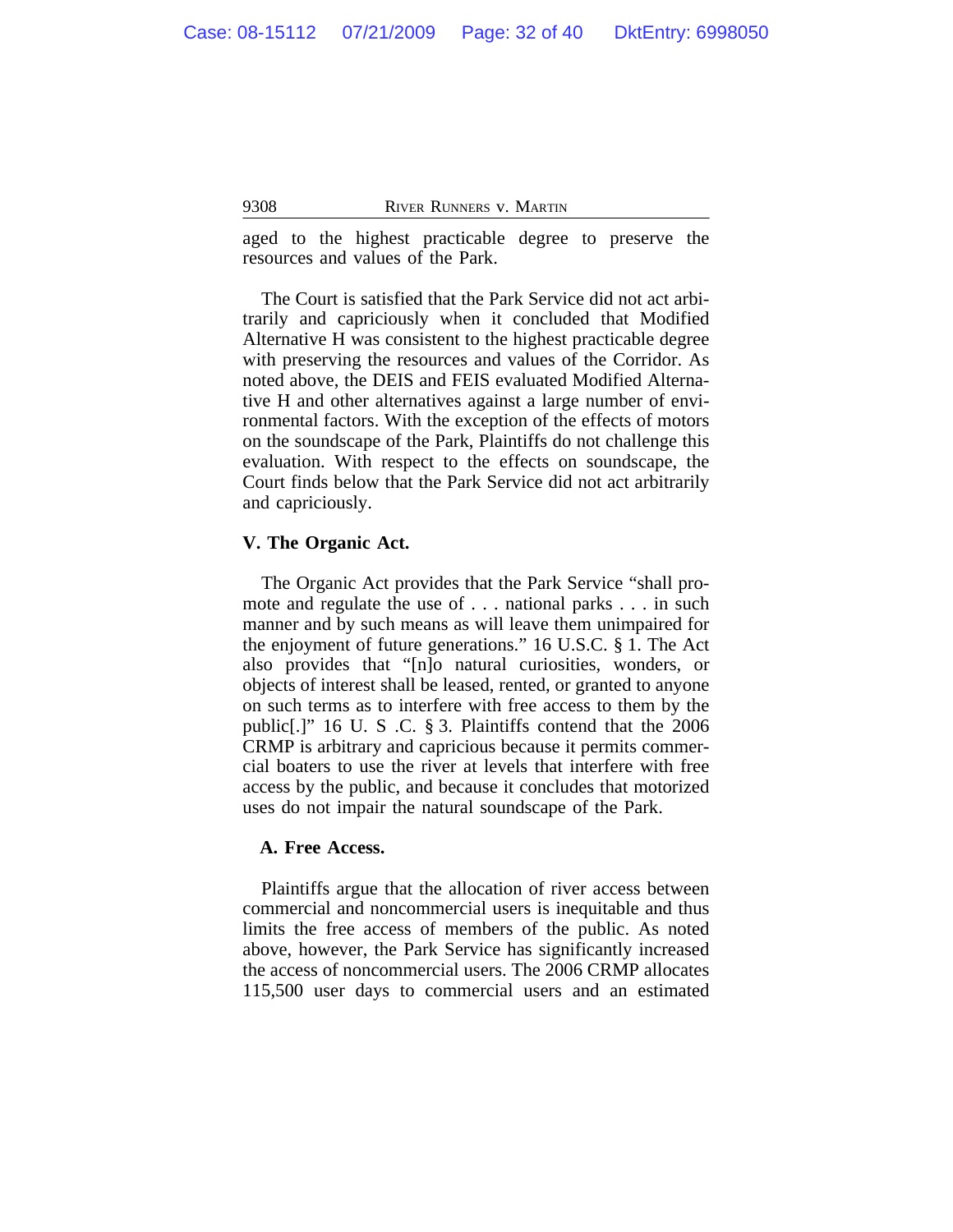113,486 user days to non-commercial users. *See* FEIS Vol. I at ix.**<sup>14</sup>** This is essentially the same allocation commercial users received under the 1989 CRMP, but a substantial increase from the 58,048 user days that non-commercial boaters received under the 1989 plan. Stated in different terms, the allocation of river time between commercial and non-commercial user days changed from 66.5% commercial and 33.5% non-commercial under the 1989 CRMP, to 50.4% commercial and 49.6% non-commercial under the 2006 CRMP. The 2006 CRMP also reduced the number of launches and passengers for commercial users while nearly doubling both categories for non-commercial users. FEIS Vol. I at 45, 60. It is noteworthy that neither GCROA, which consists of commercial river users, nor GCPBA, which consists of noncommercial users, agree with Plaintiffs. Both organizations contend that the Park Service's allocation of user days is reasonable.**<sup>15</sup>**

**<sup>14</sup>**Plaintiffs argue that user days are not a fair measure of use. While the Park Service has stated that "[d]aily launches are probably the most important use measure for measuring impacts to visitor use and experience," it also has noted that "[t]he daily number of people launching would probably provide similar information[.]" FEIS Vol. III at 55. The Court finds that user days—a factor of the number of people that launch and the number of days the trip lasts—is a reasonable basis for analysis. The Ninth Circuit used the same measure in *Kleppe. See* 608 F.2d 1250.

**<sup>15</sup>**Plaintiffs complain that a substantial portion of the additional noncommercial days are in the winter, and that the Park Service acted without evidence that boaters would use the river in the winter. Defendants note that the 2006 CRMP increases non-commercial user days in all seasons of the year. The FEIS also notes that "there is interest in trips during the winter . . . . [W]inter trips offer greater opportunities for quiet and solitude compared to other times of the year. The less crowded nature of winter months enhances wildlife viewing and cooler daytime temperatures are conducive to off-river hiking." FEIS Vol. I at 34 (emphasis omitted). Ninety percent of available winter dates were used between 1998 and 2002—100% when they were made available six months in advance. AR 107920, 109498. The Court concludes that the Park Service had a reasonable basis for concluding that winter trips would be used by noncommercial boaters.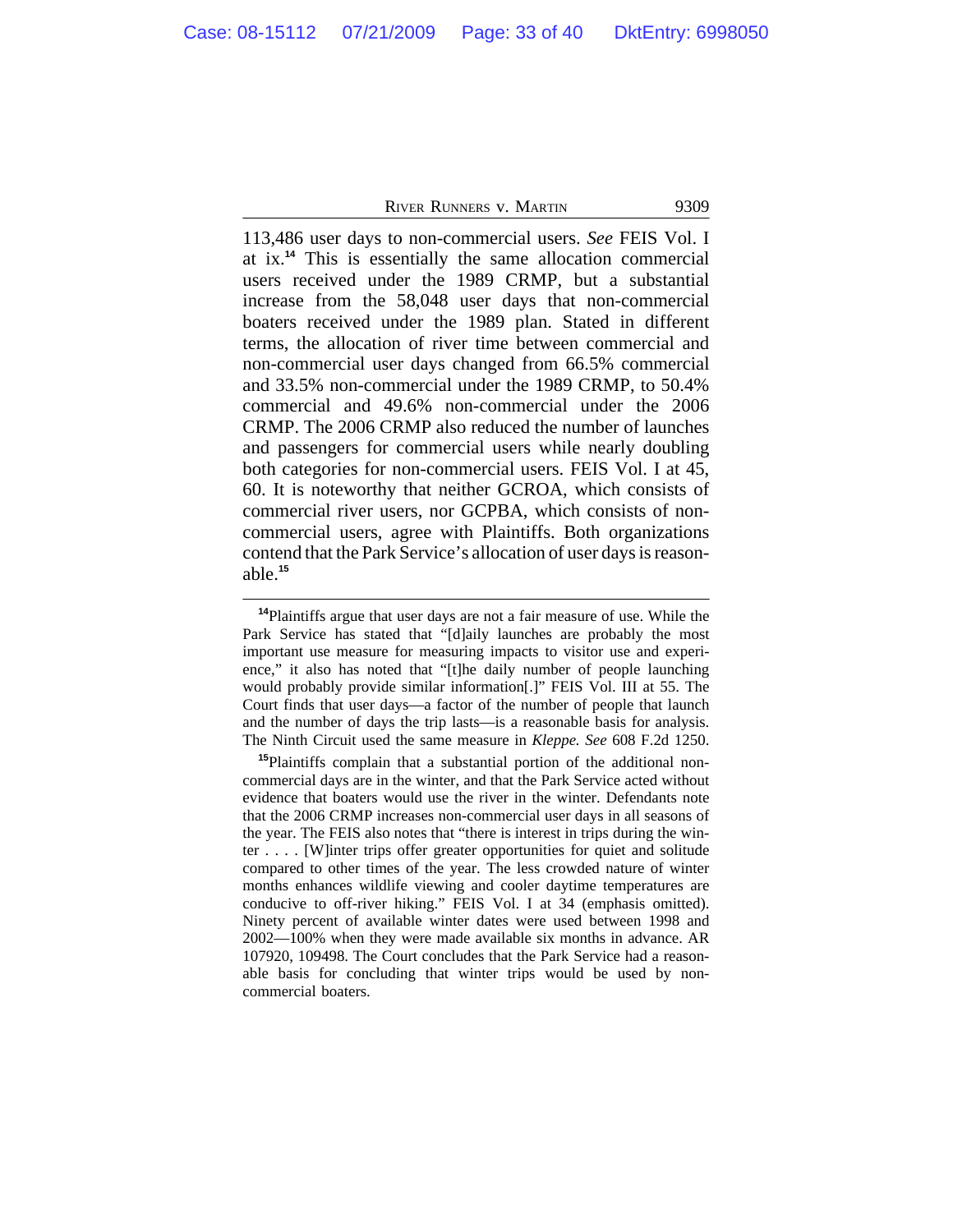Plaintiffs argue that non-commercial users are required to wait for permits to run the river—sometimes for 10 or more years—while clients of commercial rafting companies usually can book a trip within one year. They also assert that the current allocation favors the wealthy who can afford commercial trips, and they criticize the Park Service for not conducting a demand study that would have revealed the most equitable allocation. The Court cannot conclude on this basis, however, that the CRMP is arbitrary and capricious. The 2006 CRMP significantly revised the system for private boaters to obtain permits by establishing a lottery system that is weighted to favor those who have not received a permit in previous years. ROD at 20 (AR 109610). Moreover, surveys show that 61 % of private boaters have floated the Colorado River Corridor before, while only 20% of commercial boaters were on repeat trips. SAR 015505. The existence of a waiting list therefore does not necessarily show that more private boaters than commercial customers are awaiting their first river trip. Finally, experts advised the Park Service that a demand study would cost more than \$2 million and likely would be of limited value. FEIS Vol. III at 177.

More generally, Plaintiffs tend to characterize the dispute as one between commercial companies and private citizens. This is not the true nature of the issue:

Throughout these proceedings [plaintiff] has persisted in viewing the dispute as one between the recreational users of the river and the commercial operators, whose use is for profit. It asserts that by giving a firm allocation to the commercial operators to the disadvantage of those who wish to run the river on their own the Service is commercializing the park. [Plaintiff] ignores the fact that the commercial operators, as concessioners of the [Park] Service, undertake a public function to provide services that the [Park Service] deems desirable for those visiting the area. The basic face-off is not between the com-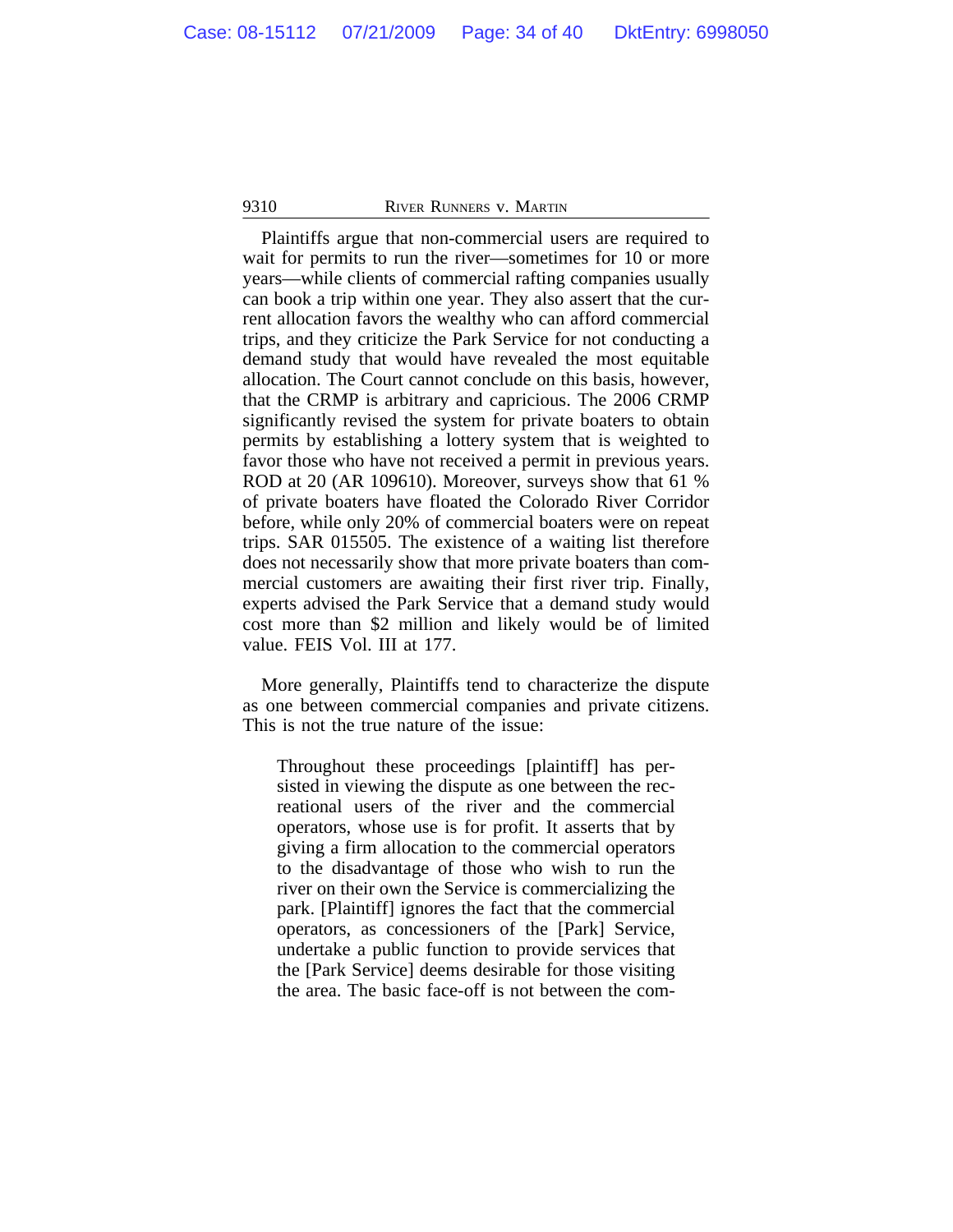mercial operators and the non-commercial users, but between those who can make the run without professional assistance and those who cannot.

*Kleppe,* 608 F.2d at 1253-54 (internal citations omitted).

As noted above, a coalition of commercial and private boater organizations submitted joint comments to the Park Service that supported an equal allocation of river time between commercial and non-commercial users on an annual basis. AR 060444-51. These users of the river apparently did not believe that such a system would interfere with free access.**<sup>16</sup>**

#### **B. Impairment of the Natural Soundscape.**

Plaintiffs make several arguments in support of their claim that the Park Service acted arbitrarily and capriciously when it concluded that motorized uses of the Corridor do not impair

**<sup>16</sup>**In support of their argument, Plaintiffs submitted the affidavit of Donald W. Walls. Dkt. #71-2. Dr. Walls opines that an equal allocation between commercial and non-commercial boaters cannot be determined to be fair in the absence of a demand study, and that a lottery system that applies to all users would be more fair. As noted above, however, a panel of experts advised the Park Service in January of 2003 that a demand study was likely to cost \$2 million and be of limited use. FEIS Vol. III at 177. Dr. Walls does not address this advice and therefore does not provide a basis for concluding that the Park Service acted arbitrarily and capriciously when it decided not to conduct such a study. Moreover, although Dr. Walls opines that a lottery system would be more fair than the Park Service's equal allocation of days between commercial and noncommercial users, he does not address whether such a system—which would render the yearly demand for commercial services less predictable—would permit the continued operation of commercial river runners that the Park Service has found to be necessary and appropriate. Nor does Dr. Walls address the fact that a coalition of river users, including commercial and private users, supported the equal allocation adopted by the Park Service, or explain why the Park Service's consideration of such representative support was unreasonable. Dr. Walls' opinion, although a legitimate point of view, does not persuade the Court that the CRMP is arbitrary and capricious.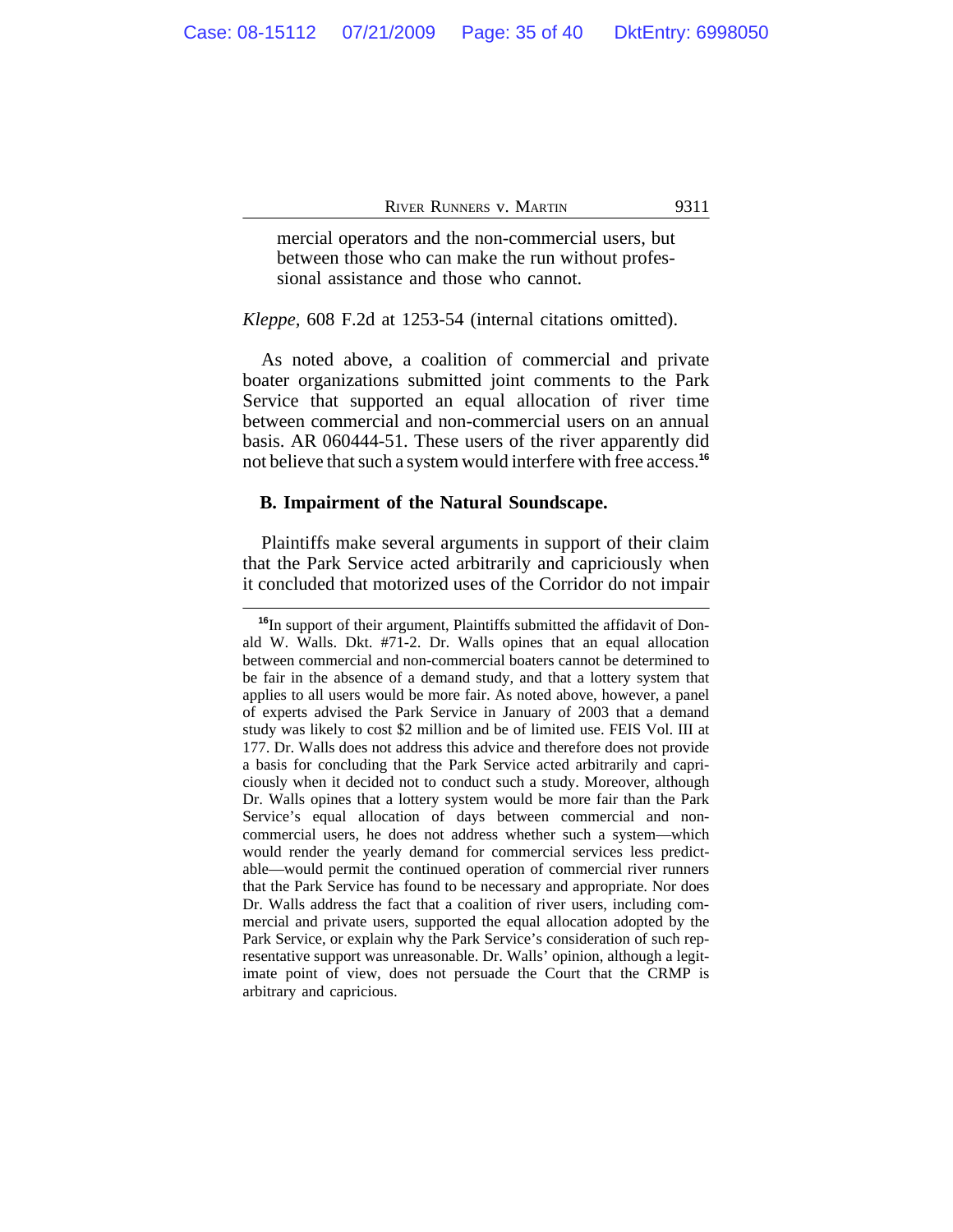the natural soundscape of the Park within the meaning of the Organic Act. The Court finds these arguments unpersuasive.

First, Plaintiffs contend that the Park Service used the wrong baseline—that it compared motor-generated sounds to the noise of the Corridor with aircraft flying overhead, rather than comparing motorized noises to the natural quiet of the Park. This argument is incorrect. The Park Service compared periods of noise from river traffic (motorized and nonmotorized) to periods when there was no noise. FEIS Vol. II at 348-87. The Park Service also evaluated the length of "noise-free intervals" when motorized traffic was in the Park. *See, e.g., id.* at 386.

Plaintiffs next contend that the Park Service failed to consider the cumulative effects of noise from river traffic. This also is incorrect. After comparing river traffic noise to natural background sounds, and evaluating noise-free intervals, the Park Service considered the cumulative effect of such noise when added to other sounds in the Park such as aircraft overflights. The Park Service then reached the following conclusion:

Although Modified Alternative H would contribute to the overall cumulative effects of noise on the park's natural soundscape, even if all noise from all river recreation was eliminated from the park (including river-related helicopter flights at Whitmore), the cumulative effects of aircraft noise would still be adverse, short- to long-term, and major. There would still be 'significant adverse effects' on the natural soundscape due to frequent, periodic and noticeable noise from overflights, and 'substantial restoration of natural quiet' would not be achieved as required by Public Law 100-91 and other mandates.

*Id.* at 387 (emphasis omitted).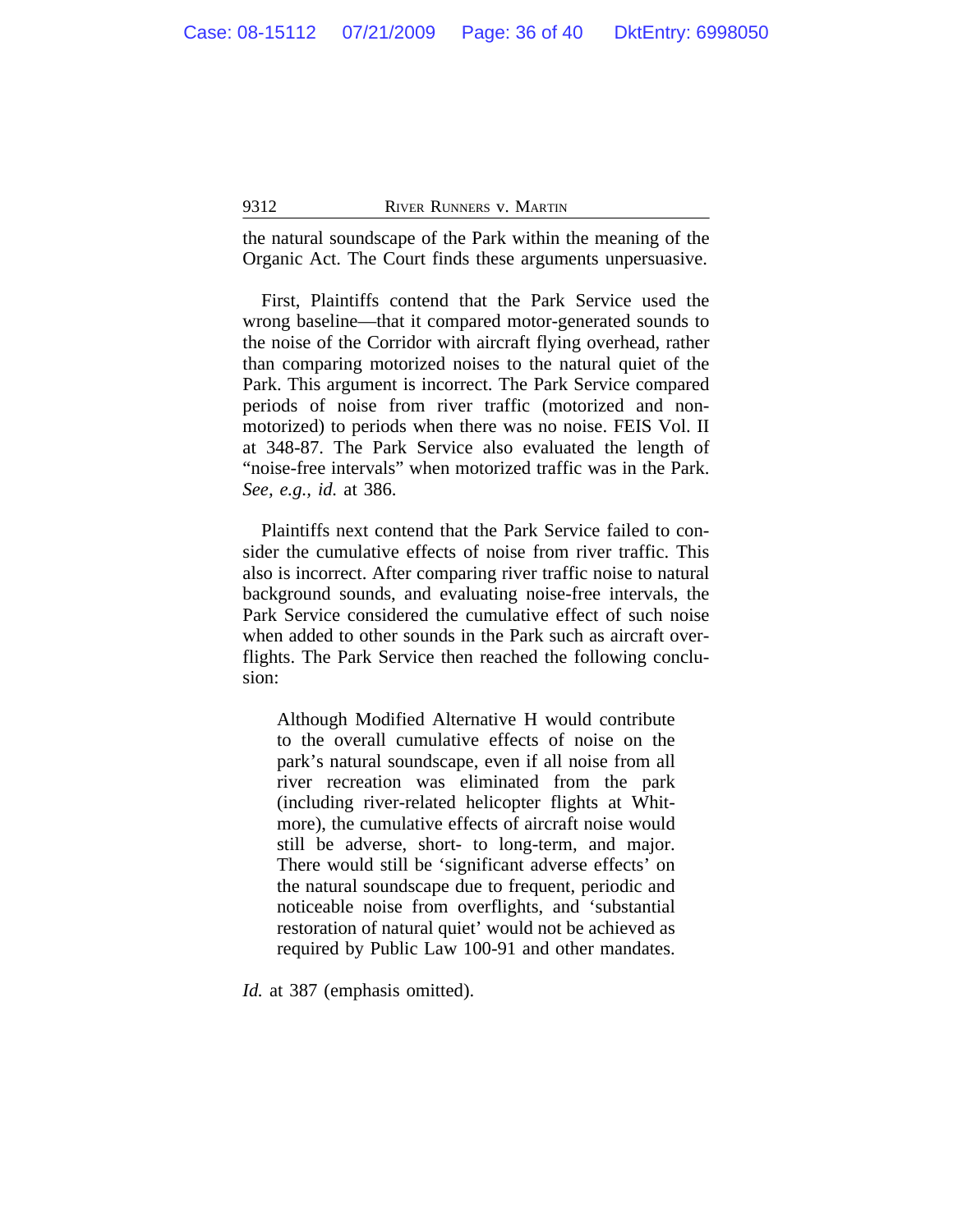Plaintiffs contend that this cumulative analysis should have caused the Park Service to eliminate sounds from motorized river traffic. But if a cumulative analysis were to result in the elimination of all sounds that can be eliminated by the Park Service—in this case, all sounds other than aircraft overflights, which are not within the jurisdiction of the Park Service—then all human activity in the Park would be eliminated. And still the aircraft overflights would create substantial and adverse sound effects in the Park. Plaintiffs have articulated no principled basis upon which the Court can conclude that the Park Service should have eliminated motorized noises on the basis of such cumulative analysis, but not other human-caused noises such as hiking or non-motorized raft trips. The Court cannot conclude that the Park Service acted arbitrarily and capriciously when it concluded from a cumulative-effects analysis that motorized river traffic noise was not the source of serious sound problems in the Park and that elimination of such noise would not significantly improve the overall soundscape.

Finally, Plaintiffs argue that the Park Service failed to consider earlier environmental impact statements and a number of studies conducted in the 1970s, some of which found that river use impacted the soundscape within the Park. The Park Service relied primarily on studies conducted by noise experts in 1993 and 2003. FEIS Vol. II at 352-53. These studies included field acoustic measurements, including sounds from motorized and non-motorized raft trips. The studies determined the distance at which motorized rafts could be heard and the length of time they were audible while traveling down-river, when measured from fixed points in the Park. *Id.* The studies also evaluated the effects of other sounds such as water flow, wind, wildlife, human voices, helicopters, and aircraft overflights. *Id.* The studies provide a reasonable basis for evaluating sound effects within the Park.

Plaintiffs argue that the Park Service failed to consider 28 previous studies, but they identify no specific studies for the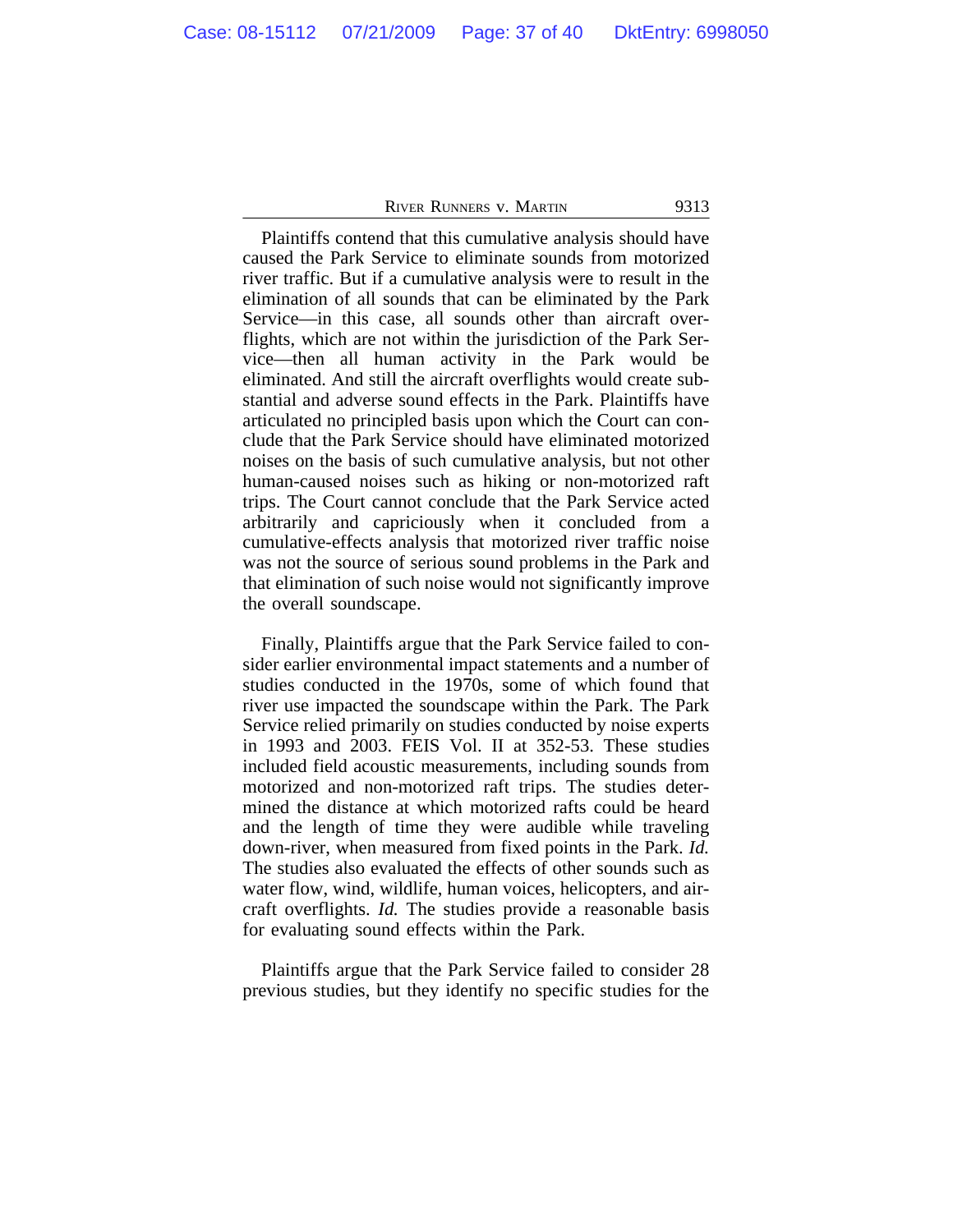Court to consider. Nor do Plaintiffs cite any recent studies that call into question the findings of the 1993 and 2003 studies. Defendants also note that any studies conducted in the 1970s would have concerned louder two-stroke engines rather than the quieter and cleaner four-stroke engines now used in the Corridor. Finally, the 2003 study specifically considered and summarized the earlier studies relied on by Plaintiffs.

Given all of these considerations, the Court cannot conclude that the Park Service acted arbitrarily and capriciously when it concluded that motorized uses do not impair the soundscape of the Park within the meaning of the Organic Act.

## **VI. NEPA.**

Plaintiffs claim that the 2006 CRMP is arbitrary and capricious because it failed to comply with NEPA, 42 U.S.C. § 4321 *et seq.* Specifically, Plaintiffs contend that the Park Service failed to take a "hard look" at cumulative sound impacts and failed to use high quality information or accurate scientific analysis.

Under NEPA, federal agencies must prepare detailed environmental impact statements for "major federal actions significantly affecting the quality of the human environment." 42 U.S.C. § 4332(2)(c). "NEPA does not work by mandating that agencies achieve particular substantive environmental results." *Marsh v. ONRC,* 490 U.S. 360, 371, 109 S.Ct. 1851, 104 L.Ed.2d 377 (1989). "NEPA's goal is satisfied once . . . information is properly disclosed; thus, NEPA exists to ensure a process, not to ensure any result." *Inland Empire Pub. Lands Council v. U.S. Forest Serv.,* 88 F.3d 754, 758 (9th Cir. 1996).

Judicial review of an environmental impact statement is "extremely limited." *Nat'l Parks & Conservation Ass'n v. U.S. Dept. of Transp.,* 222 F.3d 677, 680 (9th Cir. 2000). A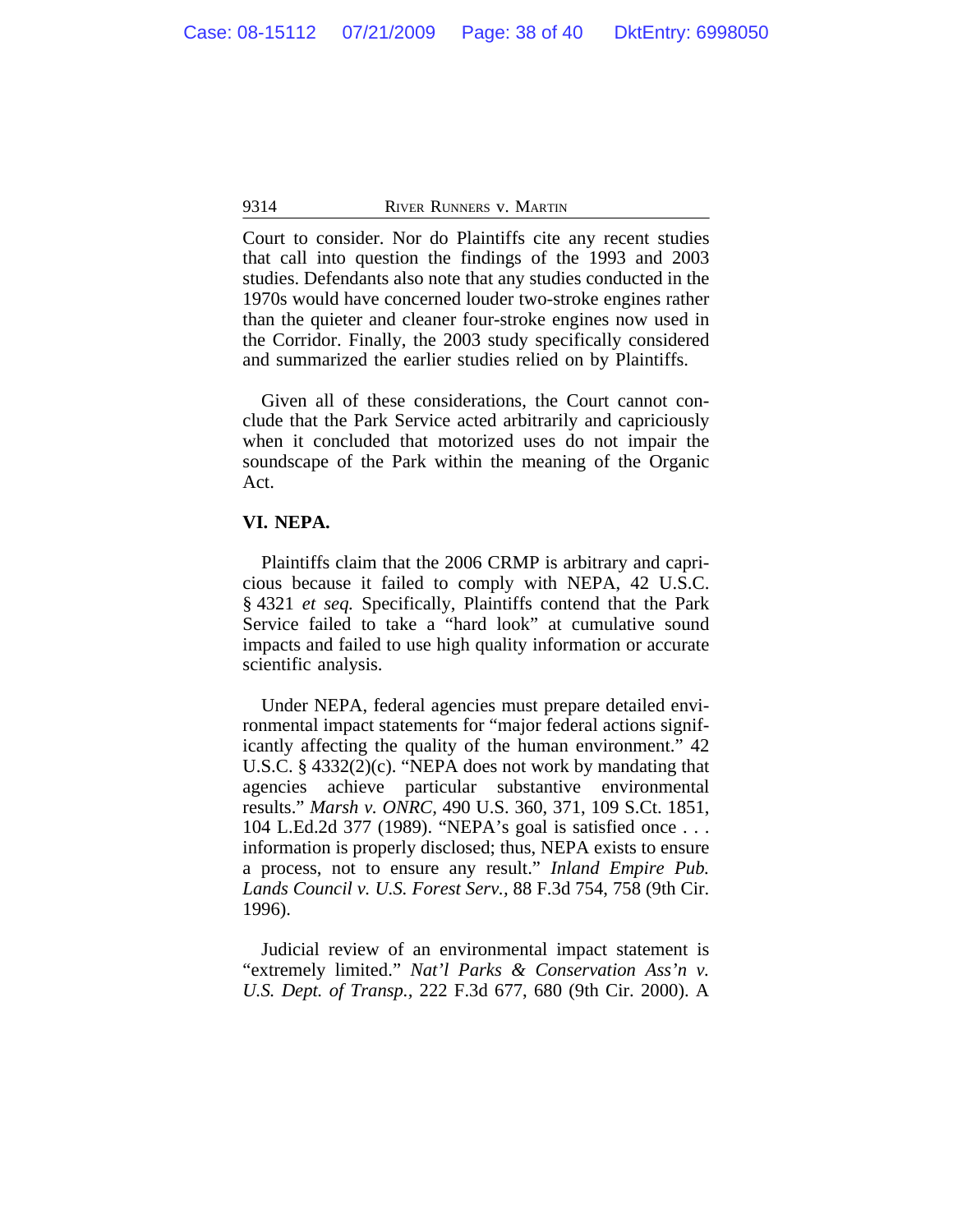court evaluates such a statement only to determine whether it "contains a reasonably thorough discussion of the significant aspects of the probable environmental consequences" of the challenged action. *Or. Envtl. Council v. Kunzman,* 817 F.2d 484, 492 (9th Cir. 1987) (internal quotes and citation omitted). A court "need not fly-speck the document and hold it insufficient on the basis of inconsequential, technical difficulties, but will instead employ a rule of reason." *Swanson v. U.S. Forest Serv.,* 87 F.3d 339, 343 (9th Cir. 1996) (internal quotes and citation omitted).

Plaintiffs contend that the Park Service failed to take a "hard look" at the cumulative impacts of noise on the Park as required by 40 C.F.R. § § 1502, 1508.7. The Court disagrees. As described in the preceding section, the Park Service specifically considered the cumulative effects of noise on the river environment, including noise from river traffic, helicopters, and aircraft overflights. A cumulative noise analysis was performed for each of the alternatives considered for the Lees Ferry Segment. FEIS Vol. II at 348-86. A similar cumulative impact analysis was presented for each of the Lower Gorge alternatives. FEIS Vol. II at 387-404. Plaintiffs provide no record citations or analysis for impacts they say should have been considered cumulatively. The Court concludes that the Park Service took a hard look at the cumulative impacts of noise from river traffic, including motorized traffic.

Plaintiffs also contend that the Park Service failed to use high quality information or accurate scientific analysis, but Plaintiffs provide no factual basis for this argument. As Defendants note, the bibliography for the FEIS includes more than 500 technical and scientific references. The Court cannot conclude that the Park Service acted arbitrarily and capriciously by failing to consider high quality information or appropriate scientific analyses.

#### **VII. Conclusion.**

Plaintiffs have failed to establish that the Park Service acted arbitrarily and capriciously when it adopted the 2006